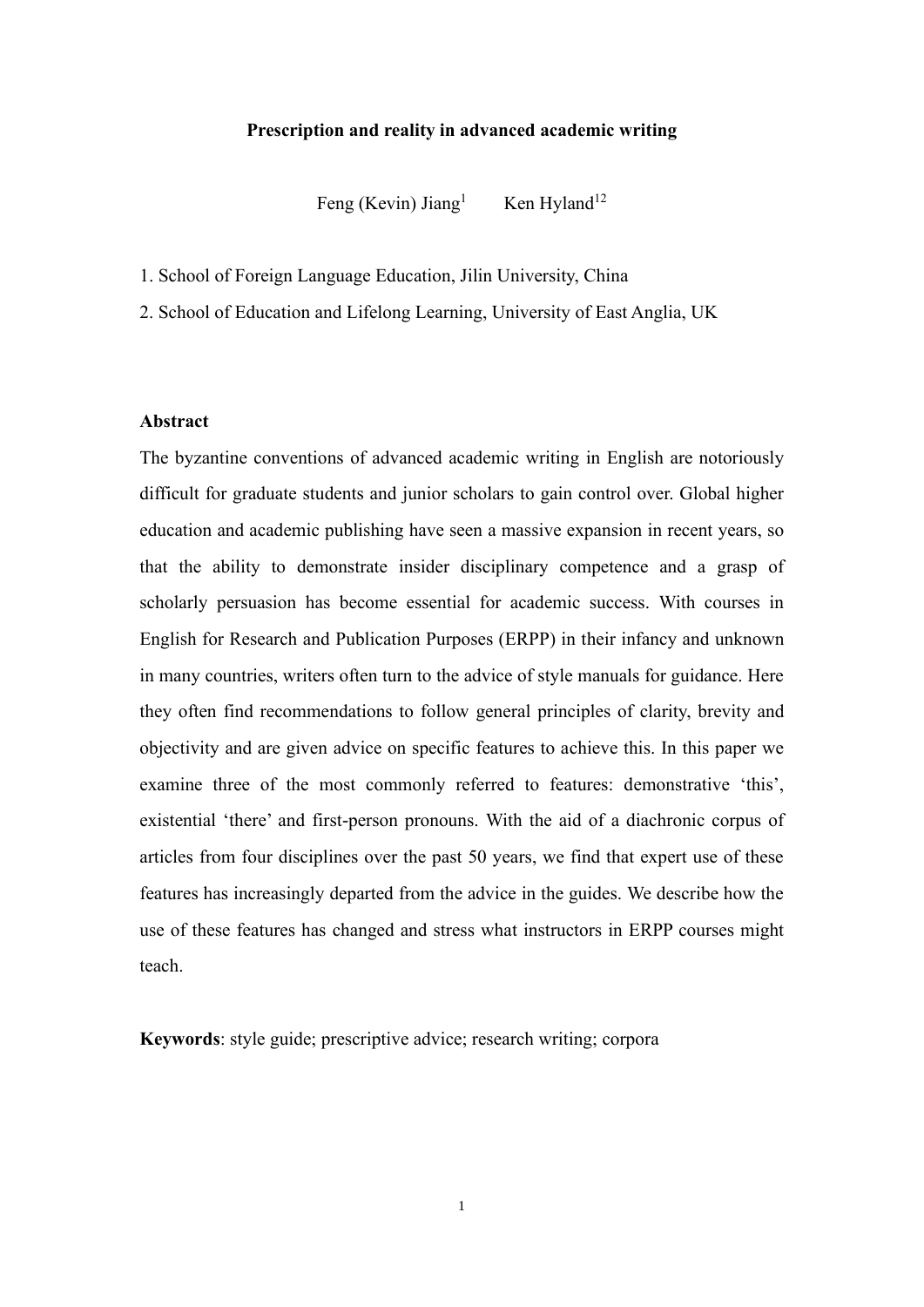# **1. Introduction**

The expansion of international publishing is largely seen as a positive development, both for academics wishing to share their research and for developing nations striving to become part of the "knowledge economy". As a result, the number of researchers around the world has expanded massively, with UNESCO (2017) reporting some 7.8 million full-time equivalent researchers in 2013, an increase of 21% since 2007. There has, therefore, been a corresponding increase in published research, with 33,100 active scholarly peer-reviewed English-language journals publishing some 3 million articles in 2018 (Johnson et al, 2018). This scenario, of course, broadens the opportunities for EAL researchers to participate in a global scholarly dialogue. But gaining control of the byzantine conventions of academic English can be a daunting challenge for writers. Novice researchers, whether native or non-native English speakers, step into unfamiliar territory when crafting academic texts at this level and both PhD students and junior academics, as well as their teachers and mentors, turn to style manuals and writing websites for advice.

In this paper we examine the usefulness of this advice by comparing some of the most common admonishments in style guides to what we found in a diachronic corpus of academic articles. In this way we hope to illuminate the reliability of the advice and, pedagogically, to draw attention to what instructors in English for Research and Publication Purposes (ERPP) courses might teach.

### **2. Challenges and guidance: Academic writing and style guide advice**

Dissertations and research papers are sites where authors require control of sophisticated literacy skills to produce texts which are both comprehensible and plausible to exacting specialist readers. Here, technical issues of grammatical accuracy have less relevance than rhetorical understanding, disciplinary knowledge and an awareness of an authorial self. For most newcomers, and even many seasoned old-hands, however, the conventions of academic writing are an "alien form of literacy"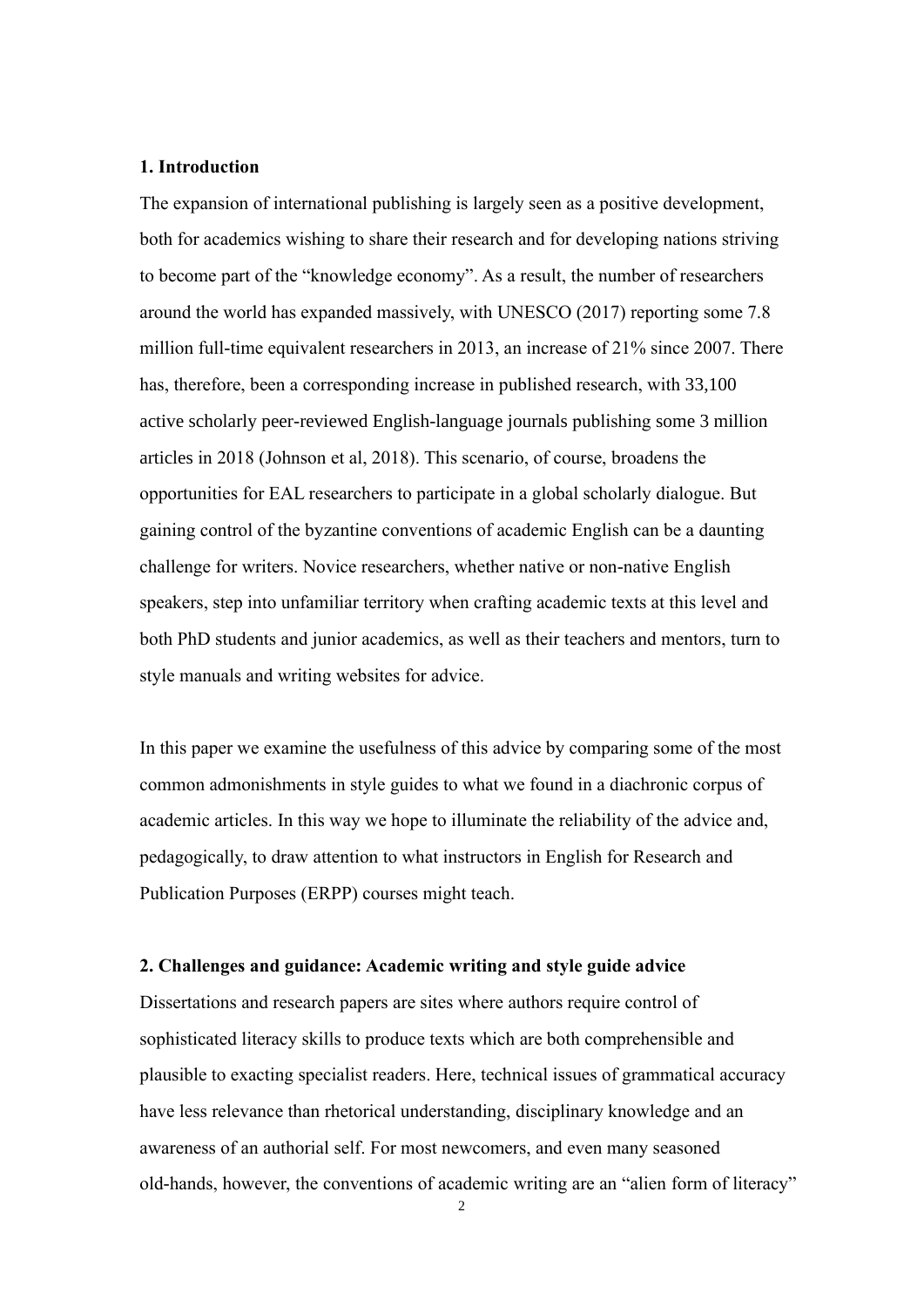(Hyland, 2016, p. 246) where formality, abstraction, technicality and objectivity conspire to baffle authors (Bailey, 2015; Hyland, 2019). As a result, new writers often seek refuge in the authority of writing manuals or style guides, where they find advice like this:

Pronouns confuse readers unless the referent for each pronoun is obvious; readers should not have to search previous text to determine the meaning of the term. Pronouns such as *this*, *that*, *these*, and *those* can be troublesome when they refer to something or someone in a previous sentence. Eliminate ambiguity by writing, for example, *this test*, *that trial*, *these participants*, and *those reports*.

(APA Manual, 2010, p.68)

Cautions against 'unattended pronouns' are just one of the features writers are advised to use or avoid in academic texts, and surveys of style guides list numerous such taboo items (e.g. Bennett 2009; Walkova, 2020). The extent to which this advice represents the pundit's personal preference, subjective impression or critically informed understanding, however, is never certain and empirical studies of style guide advice is rare. Do the prescriptive rules contained in style guides actually reflect the ways expert writers use language in academic texts? The source of the advice is essential as writing guidelines can have a decisive influence on authors' choices (Hagge, 1997; Millar, Budgell, & Fuller, 2013). It is also an important question in view of what features instructors might teach in academic writing classes.

The style guides are helpful to some extent. They point writers to general principles of clarity, brevity and an emphasis on objectivity (Bennett, 2009). The first two principles suggest writers avoid vague and wordy expressions (Belmont & Sharkey, 2011; Mewburn, Firth, & Lehmann, 2019), often advising them to provide clear reference when using pronouns (as in the APA quote above) and to minimise the use of 'dummy it' subjects. Advice on the need for objectivity tends to be less assured than in the past and often depends on the discipline the guide is aimed at. For instance,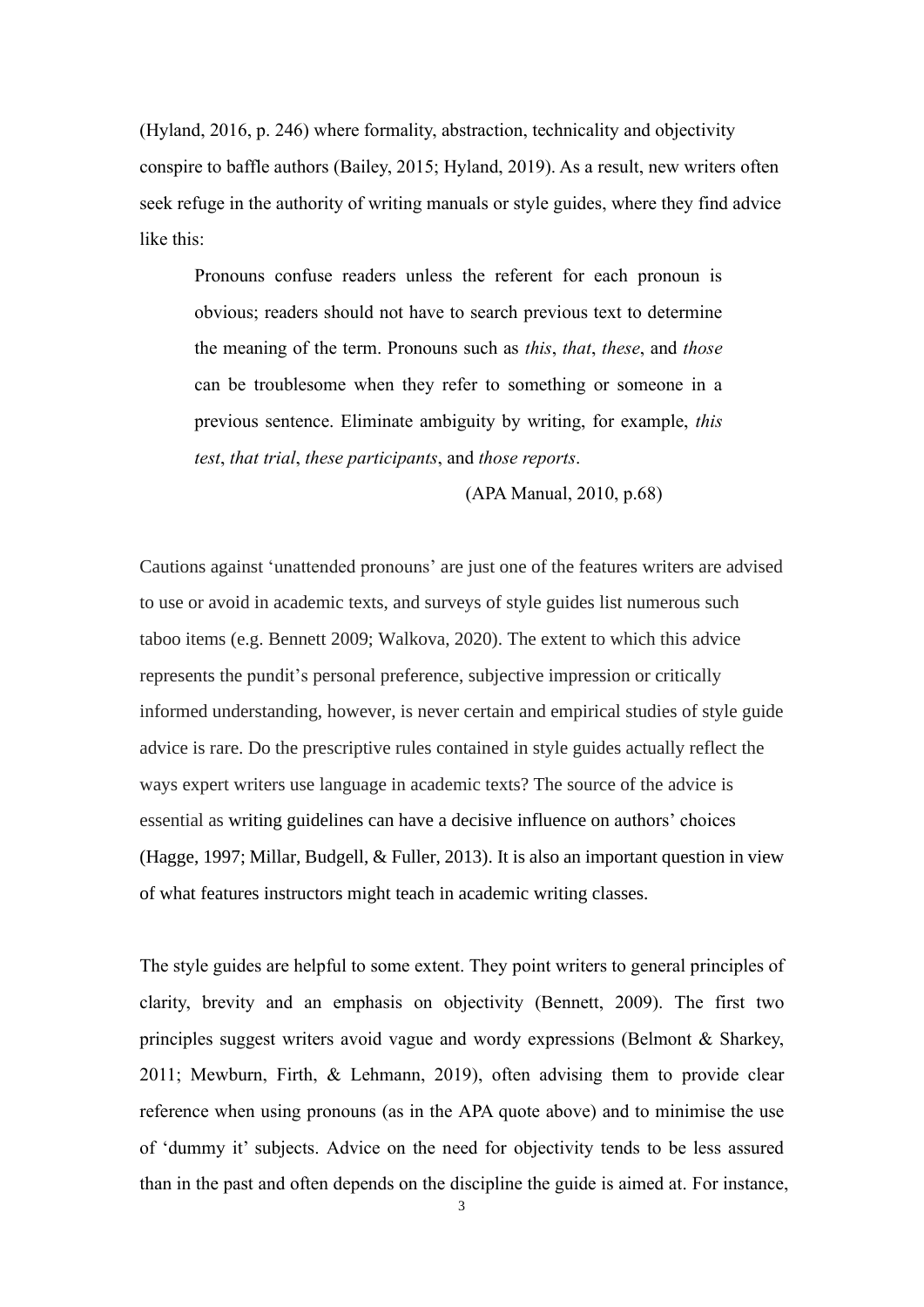McMillan and Weyers (2011) warn scientists that: ''above all, academic writing is objective, using language techniques that generally maintain an impersonal tone'' (p. 106), while Oliver (1996) qualifies this advice by explaining objectivity is common "especially in the natural sciences" (p.5).

Surveys of style guides by Huckin (1993) and Chang and Swales (1999) suggest that anaphoric pronouns (e.g. demonstrative 'this'), expletives (e.g. existential 'there') and first person pronouns (e.g. 'I' and 'we') are among the most frequently mentioned language features in style guides. Taking these three features to represent the goals of clarity, brevity and objectivity in writing manuals, we focus on the advice given on them and compare this with their use in research texts.

# **3. Demonstrative 'this', existential 'there' and first-person pronouns: Stylistic taboos**

## **3.1 Demonstrative 'this'**

For Biber et al. (1999, p. 349), demonstrative 'this' marks "immediate textual reference" as shown in these examples<sup>1</sup>.

(1) The hair root resembles the duodenal crypt in that the mitotic activity is associated with a specific deeper region of the connective tissue. **This** could be taken to imply the existence of tissue-specific types of mesenchymal factors ... (Bio, 1990)

(2) If the firm will sacrifice "profits" (no matter how measured) for anything else, whether prestige, good public or labor relations, for a quiet life, or liquidity, or what have you, then it is clearly not maximizing profits. And if it is not maximizing profits it must be maximizing "utility", which is simply a more elaborate way of saying that it does what it thinks best. **This** can hardly be untrue, but it is also

<sup>1</sup> All examples are from our diachronic corpus discussed in section 4. Here, demonstrative *this* is bolded, its referent is underlined and attending nominals are italicised.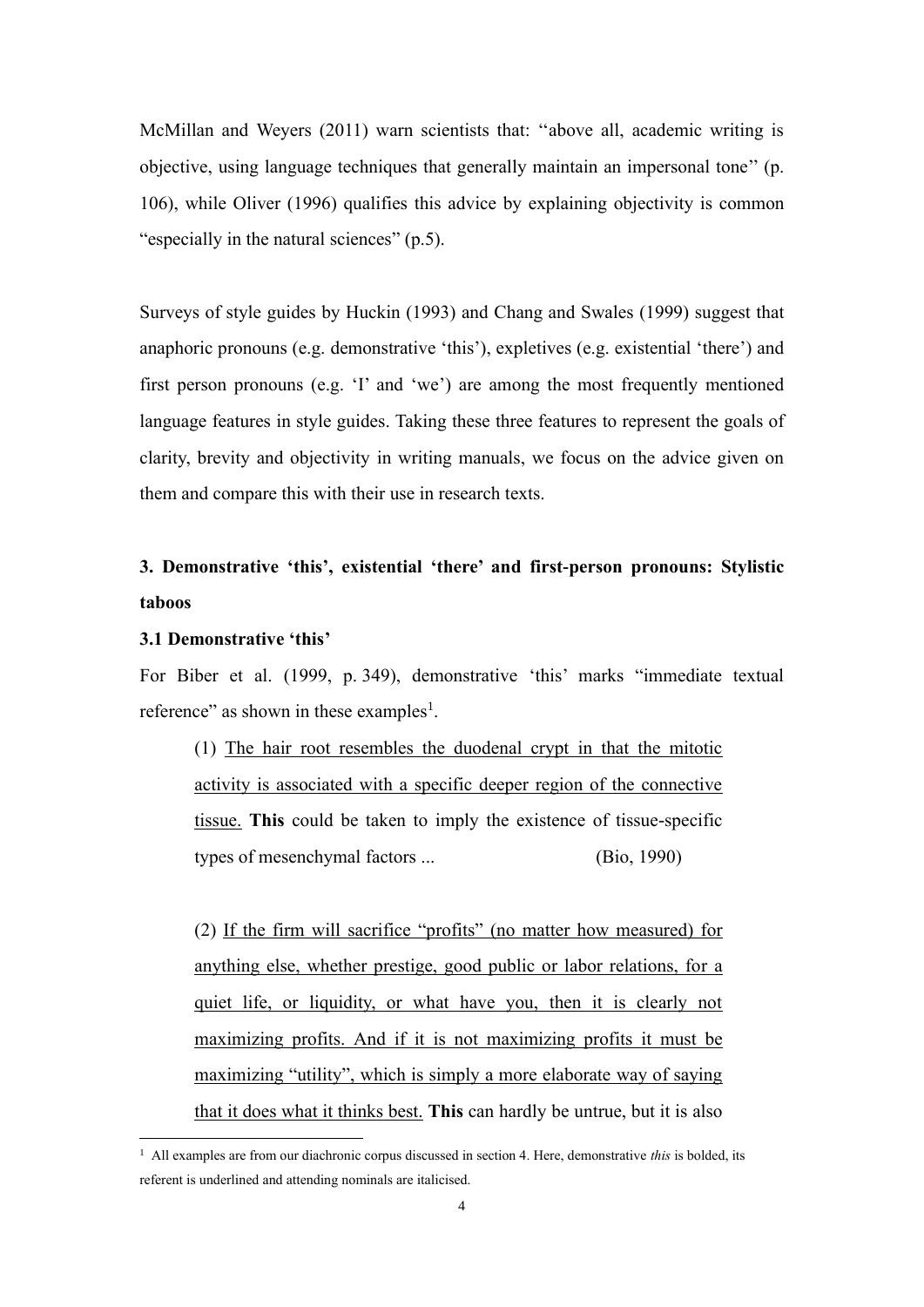not very helpful unless some content can be poured into the empty utility functions. (Soc, 1965) (3) the categories of information and commensurate assignment would look something like **this**: To fine tune sentence length articulations of textual information using text language… (AL, 1990)

In (1), 'this' refers back to the sentence "the hair root resembles the duodenal crypt in that the mitotic activity is associated with a specific deeper region of the connective tissue," while in (2) "this" points to the whole prior stretch of text of several sentences. In (3), on the other hand, 'this' refers forward to the following proposition. Demonstrative *this* therefore helps writers to link chunks of information and create cohesion in a text, although anaphoric (backward-pointing) reference occurs far more frequently than the cataphoric (forward-pointing) use in academic prose (Biber et al., 1999).

But while demonstrative 'this' can create cohesive ties, exactly what 'this' refers to may be unclear, as the above examples show. Because the use of such "vague" or "broad reference" (Kolln & Gray, 2010, p. 96) writers run the risk of being unclear or imprecise and as a result style guides often recommend its avoidance. For instance, Strunk and White (2018) advise that "the pronoun 'this', referring to the complete sense of a preceding sentence or clause, can't always carry the load and so may produce an imprecise statement" (p.90). Style guides also recommend writers to eliminate ambiguity by accompanying 'this' with "a summary word" (Swales & Feak, 2012) or "a missing noun" (Kolln & Gray, 2013).

Swales (2005) calls the structure "attended or unattended *this*", that is, whether to attend the demonstrative 'this' with a noun or noun phrase (as in "*this* **uncertainty** is because…") or to leave 'this' unattended (as in "this is because…") and regards it as an important rhetorical choice. Generally, style guides advise writers to attend 'this'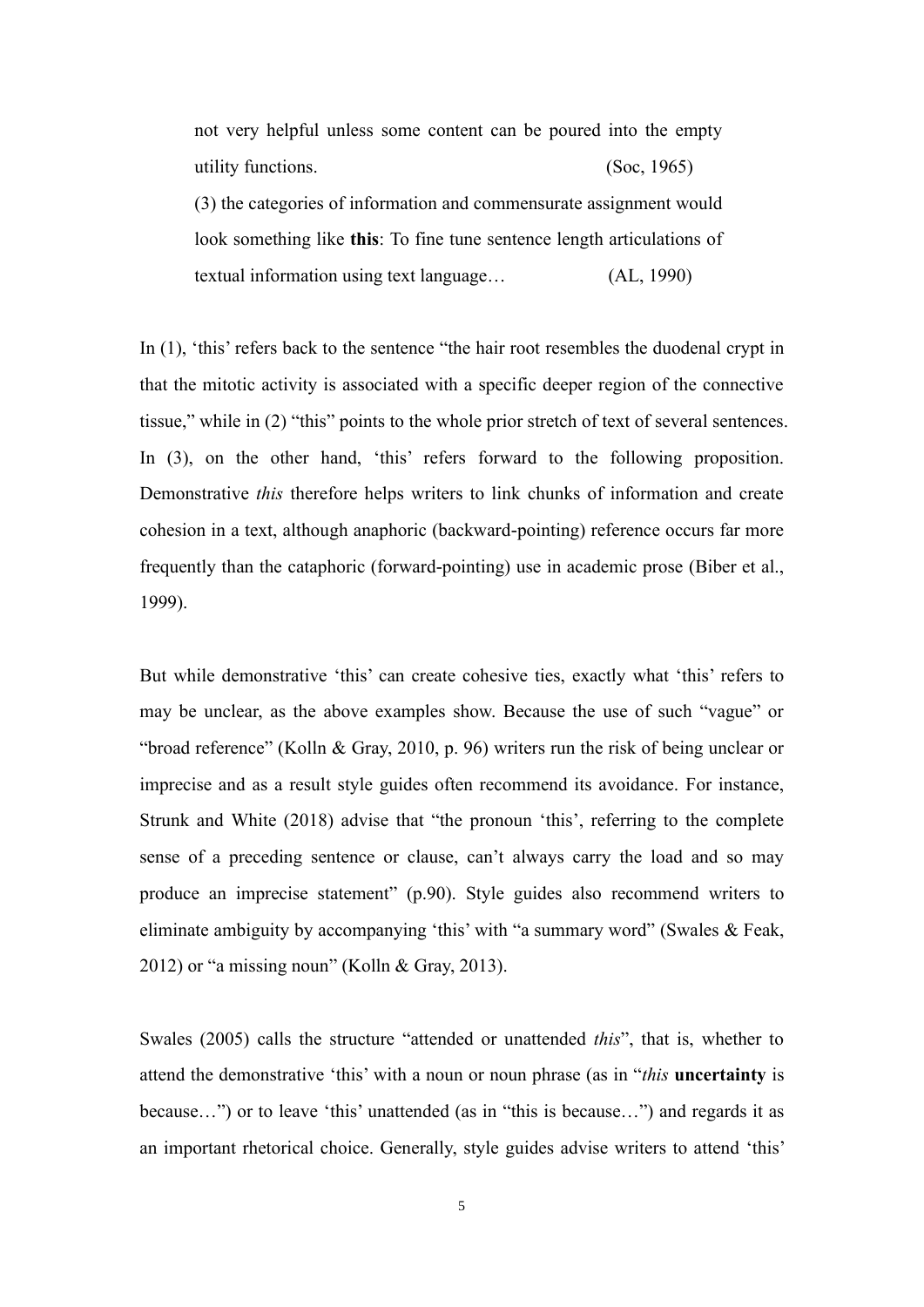with a noun, but give little information regarding how (un)attended 'this' can best be used, what the referential content can best encapsulate.

### **3.2 Existential 'there'**

Existential 'there' affirms the existence or presence of something (or its non-existence or non-presence). It is used with an intransitive verb, typically a copular or linking one, most often in 'there be + indefinite noun group' structures such as the following<sup>2</sup>:

(4) **there was** *a corresponding increase* in the incidence of failure to correct. (AL, 1990)

(5) **There is** *a final point about goals* which the index constructor should beware. (Soc, 1990)

(6) **there is** *a substantial maternal contribution of dCTCF.*

(Bio, 2015)

In these examples, the indefinite noun group is referred to as the notional subject (Biber et al., 1999) in order to be distinguished from 'there', which is the grammatical subject. This pushes the clausal subjects towards the end of the sentence. In addition to this main function, Huckin and Pesante (1988) and Carter-Thomas and Rowley-Jolivet (2001) recognise two additional functions, derived from this basic one. The three functions are: to assert the (non)existence of entities; to mark enumeration; and to summarise given information.

Firstly, existential 'there' asserts or denies the existence of something, often to show an association between two assertions. We can see this in (7), where the author comments on the importance of a previously stated explanation and then announces a practical motivation for this interpretation.

(7) Since our general aim is the improvement of communication skill, **there must be** *constant emphasis* on the real meaning of the Latin

<sup>2</sup> Existential *there* is bolded and notional subject is italicised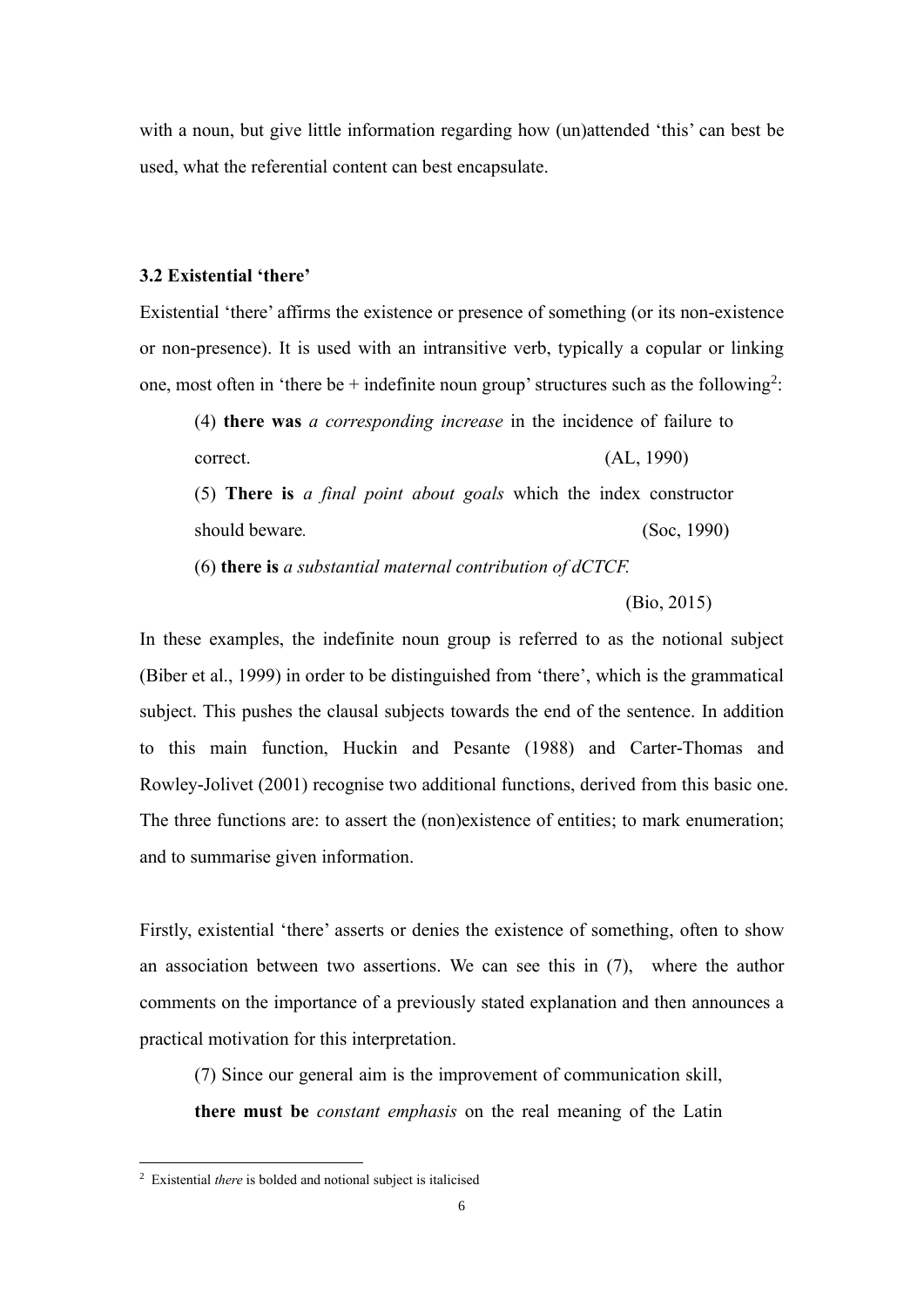words and the relation of the real meaning to the English-derived words. Many students will find this both illuminating and pleasurable. (AL, 1990)

Here existential 'there' allows "the addressee to prepare for something that is about to be introduced" (Halliday & Matthiessen, 2014, p. 308). By filling the theme position with minimal information, the 'empty' subject 'there' helps to introduce the new message and guide readers to a preferred interpretation. So 'there' in (7), for example, points to the upcoming new information conveyed by the noun group "constant emphasis…", which carries the focus of the message, so bringing the new element to readers' awareness (Celce-Murcia & Larsen-Freeman, 1999).

A second function of existential 'there' is to summarise or reiterate points made earlier in the discourse (Carter-Thomas & Rowley-Jolivet, 2001). In Example (8), the author argues about the disagreement on the distribution of administrative power in British universities, by summarising what has been found in the experiments.

(8) When asked whether most British university departments would be better run by the method of circulating chairmanship than by a permanent head of department, 60 per cent of the natural scientists agreed (including agreement with reservations) that "a serious disadvantage of Redbrick universities is that all too often they are run by a professorial oligarchy". This indicates that **there is** *some discontent* about the way power is distributed. (Soc, 1990)

A third function is to enumerate (Huckin & Pesante, 1988; Celce-Murcia & Larsen-Freeman, 1999; Carter-Thomas & Rowley-Jolivet, 2001). Biber et al. (1999, p. 952), for instance, take this as "a springboard in developing the text when it is used to introduce a series of elements". We can see this prospective signalling of upcoming information in the following examples. In (9), 'there are several challenges' predicts an enumeration, thus introducing a sequence of difficulties rather than a single item.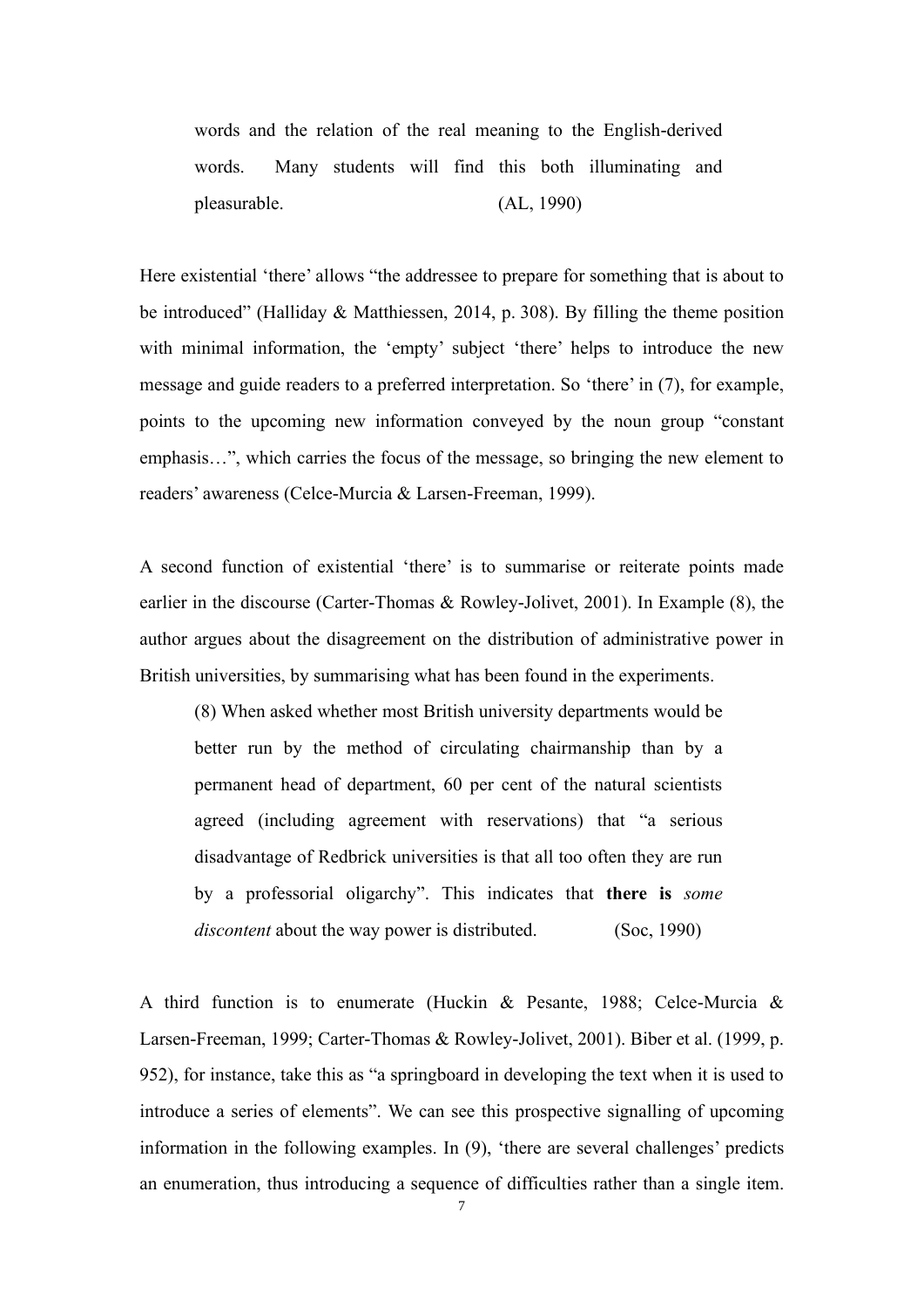This enumeration helps to organise the discourse and create a coherent message as it prepares readers for what follows, helping them better understand the upcoming elements:

(9) **There are** *several challenges* involved in designing zero detection comparator for a micro-power converters. First, the performance of the comparator needs to be very good. If the delay of the comparator is high, the exact timing of the HS control cannot be met. Second, the power consumption of the comparator needs to be small, as it will add to the loss in the boost converter. Finally, the mismatch between the devices in the comparator can result in high offset, which can alter the zero detection.... (EE, 2015)

Existential 'there' thus contributes to the organisation of a message, although style guides often warn academic writers to steer well clear of the structure. For example, *The Longman Practical Stylist* (Baker, 2006) tells students to "keep your sentences awake by not putting them into those favourite stretchers of the passivists, *There is*.., *It is*…, and the like" (p.114). This prescription is repeated in other texts, such as Belmont and Sharkey (2011) and Hall and Birkerts (2007). For others, making 'there' behave like a grammatical subject by pushing the actual subject further into the sentence makes it "non-referential, dummy and empty" (Celce-Murcia & Larsen-Freeman, 1999, p. 444) because it merely "fills space in a sentence without contributing to its meaning" (Hall & Birkerts, 2007, p. 339). For these reasons writers are typically advised to avoid it.

## **3.3 First person pronouns**

The use or avoidance of first person pronouns ('I, we, our', etc.) in academic writing has been a perennial topic of debate among manual writers (Bennett, 2009), sociologists (Gilbert & Mulkay, 1984) and applied linguists (e.g. Hyland, 2001). Generally, however, writers are counselled to use an impersonal style of writing to strengthen the objectivity of their claims. First person pronouns are the most obvious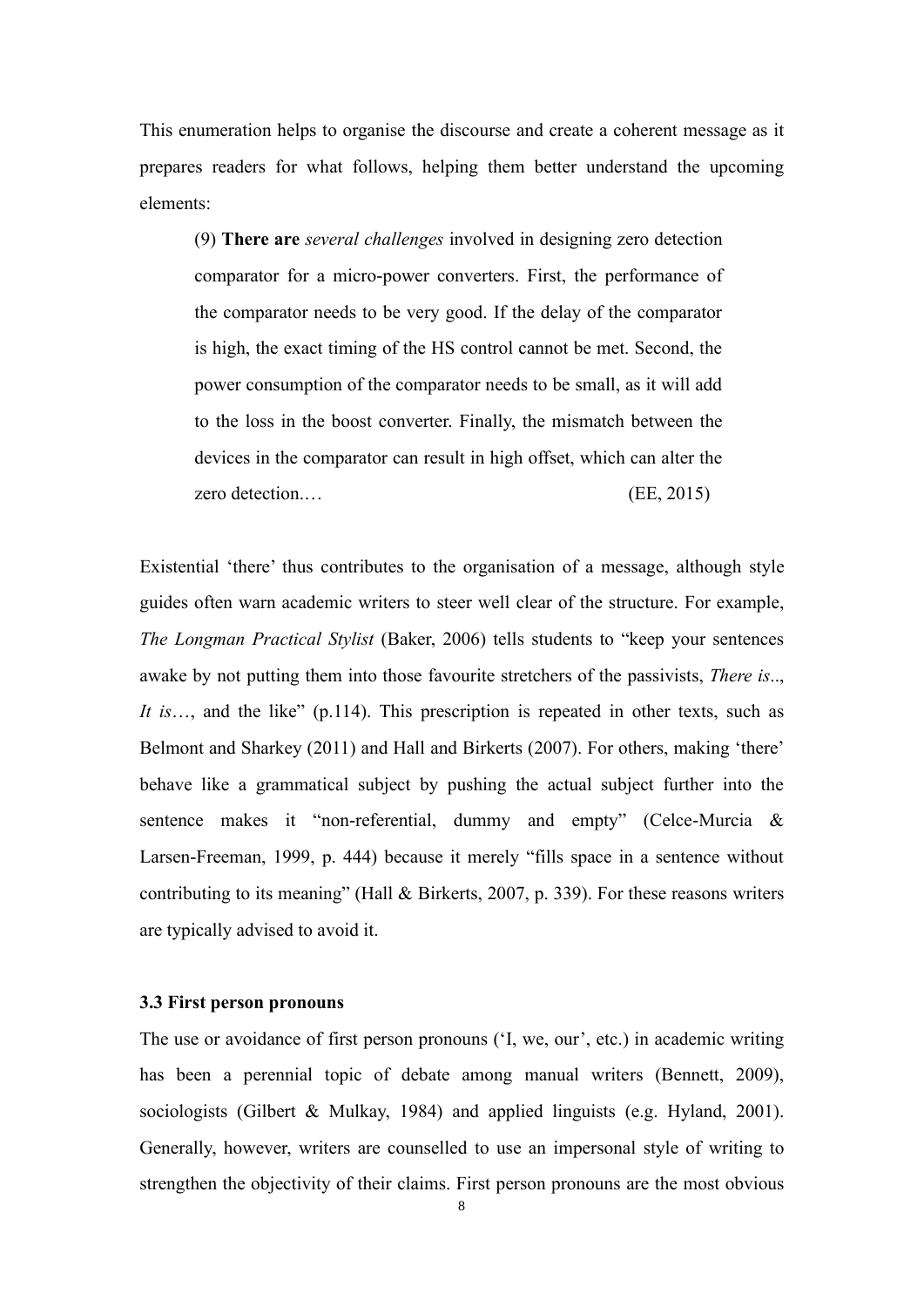expression of a writer's presence in a text, and style guides generally admonish students to avoid them. This advice is typical:

The total paper is considered to be the work of the writer. You don't have to say 'I think' or 'My opinion is' in the paper.  $( \ldots )$  Traditional formal writing does not use *I* or *we* in the paper.

(Spencer & Arbon, 1997, p. 26)

Typically, in academic writing, one should avoid personalised writing and the use of words related to the first person.

(Decker & Werner, 2016, p. 287)

Admonishments regarding the avoidance of self-mention inform traditional scientific writing and stem from positivist assumptions about rationality and detached reasoning. Reliable descriptions of what the natural and human worlds are actually like are only possible by removing the socially contingent interventions of the recording actor, and these unmediated representations of the world are believed to be the only guarantee of reliable knowledge. Science is perhaps less dogmatic about the reliable bases of 'truth' these days and recognises that reporting occurs in a pragmatic context which includes the theories held by the interpreting researcher (Hyland, 2004). Persuasion, however, still relies heavily on the eradication of the author in order to give prominence to experimental activities and the workings of the natural world. It allows the research to speak directly to the reader in an unmediated way, and many style guides and online academic writing sites continue to advocate the avoidance of self-mention in order to convey an appropriate tone:

The #1 Writing No-No is to never use 1st or 2nd person. Why? In academic writing, it's important to avoid personal bias. Using "I" or "we" makes the essay about you and your experiences, instead of research and concrete details. (WriteCheck, 2020)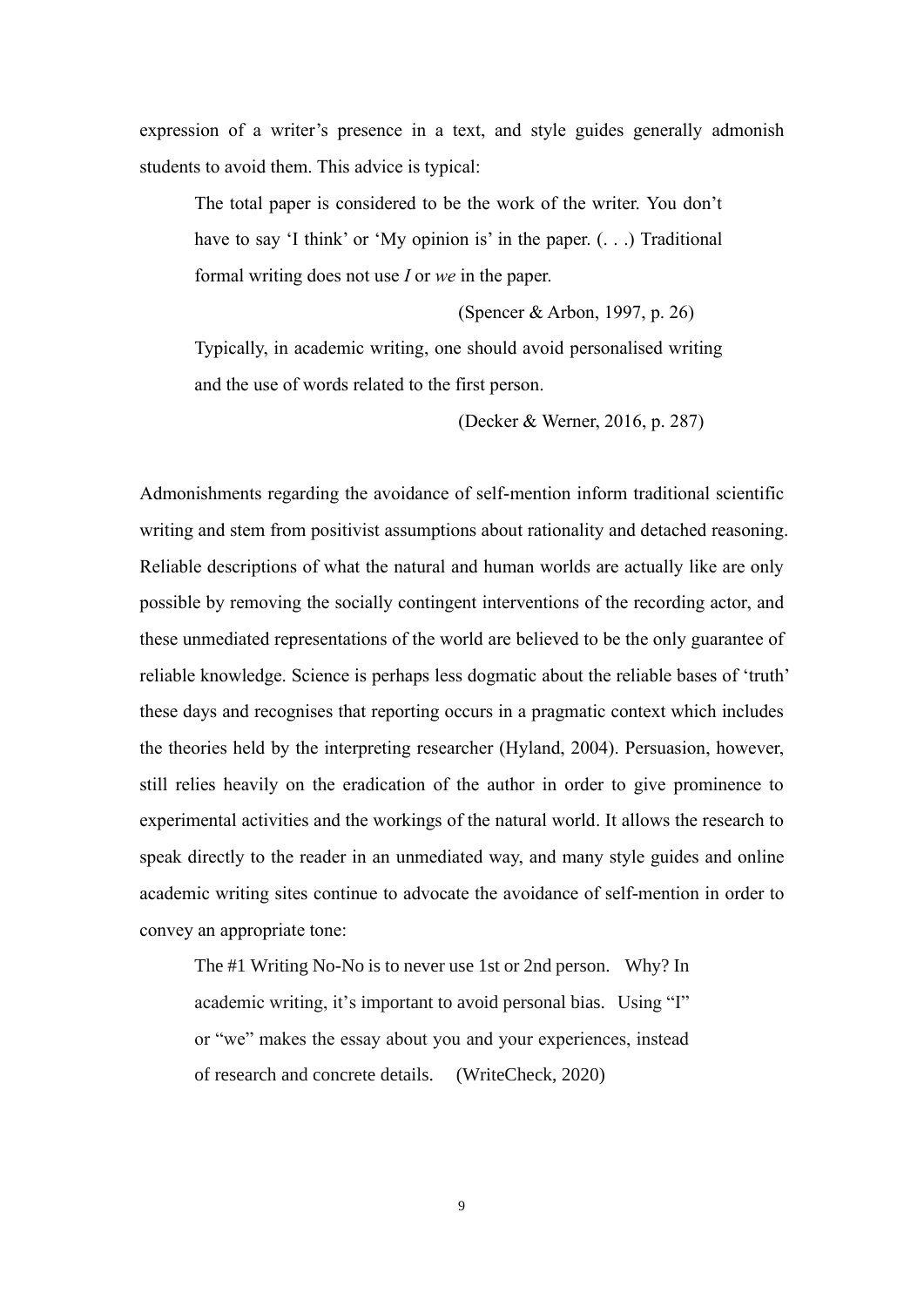There is generally a rule in academic writing that the first person should *not* be used. This makes your writing sound more objective and impersonal. (University of Hull, 2020)

It is now recognised, at least in applied linguistics research, that the strategic use of personal pronouns allows writers to emphasise their own contribution to the field and to seek agreement for it (Hyland, 2001). Academic writing advice therefore now seems to be more open to the use of first-person pronouns, for stylistic reasons as much as anything else. *The Manual of Scientific Style* (Rabinowitz & Vogel, 2009), for instance, encourages writers to employ "the active voice whenever possible" (p 433), as does the influential 'How to write and publish a scientific paper':

I herewith ask all young scientists to renounce the false modesty of previous generations of scientists. Do not be afraid to name the agent of the action in a sentence, even when it is 'I' or 'we'. (Gastel & Day 2016: 202)

While other guides acknowledge that avoidance of self-mention is not always appropriate in the social sciences:

"disciplines utiliz[ing] the first person in discussing their work, including psychology, philosophy, political theory, nursing and anthropology"

(Fairbairn & Winch, 2011, p. 177).

This conflicting advice, however, leaves many writers confused about the extent they can reasonably intrude into their discourse to assert their personal involvement (Carciu & Maria, 2009; Hyland, 2001).

In summary, the style guides tend to offer advice which may seem arbitrary and informed more by stereotypical assumptions than actual hard evidence of usage. In order to understand these three features better, and to judge whether there has been any changes in the use of these devices in published writing in recent years, we seek to answer the following questions: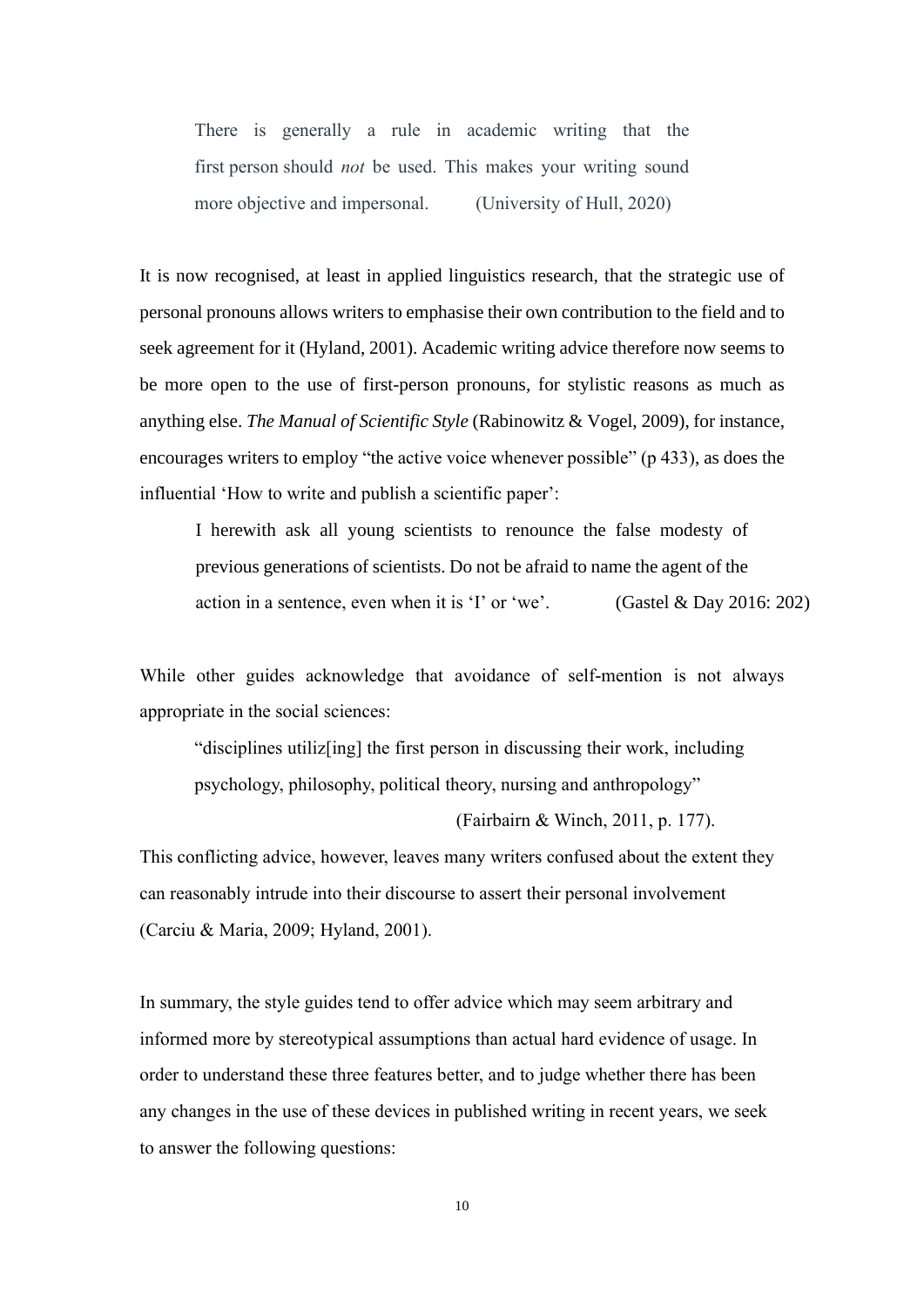(1) What are the frequency and forms of the three linguistic features in academic writing?

(2) Have there been any changes in recent decades?

(3) To what extent does the use of these features vary across disciplinary fields?

## **3. Corpora and analysis**

To empirically investigate the accuracy of these stylistic prescriptions, and whether they have ever reflected actual writing practices, we created three corpora, taking research articles from the same five journals in four disciplines spaced at 25-year intervals over 50 years: 1965, 1990 and 2015. The fact that journals come and go, that they undergo fragmentation and specialisation, and that they are replaced by new ones over time, places some constraints on diachronic research. However, we sought to select robust journals at the top of their respective fields and with a long history.

We selected journals from disciplines which offered a cross-section of academic practice, representing soft and hard sciences: applied linguistics, sociology, electrical engineering and biology. From each of these four fields we took six papers at random from each of the five journals which had achieved the top ranking according to their 5-year impact factor in 2015. Single and co-authored papers were chosen in equal numbers. Overall, the corpus comprises 30 articles from each discipline from each year, 360 papers of 2.2 million words (Table 1), showing a massive increase in the length of articles over the period:

| <b>Discipline</b>   | 1965    | 1990    | 2015    | Change $(\% )$ |
|---------------------|---------|---------|---------|----------------|
| applied linguistics | 110,832 | 145,712 | 237,452 | 114.2          |
| biology             | 244,706 | 240,255 | 237,998 | $-2.7$         |
| elec engineering    | 92,062  | 124,631 | 235,681 | 156.0          |
| sociology           | 149,788 | 205,238 | 262,203 | 75.0           |

Table 1 Corpora by discipline and word length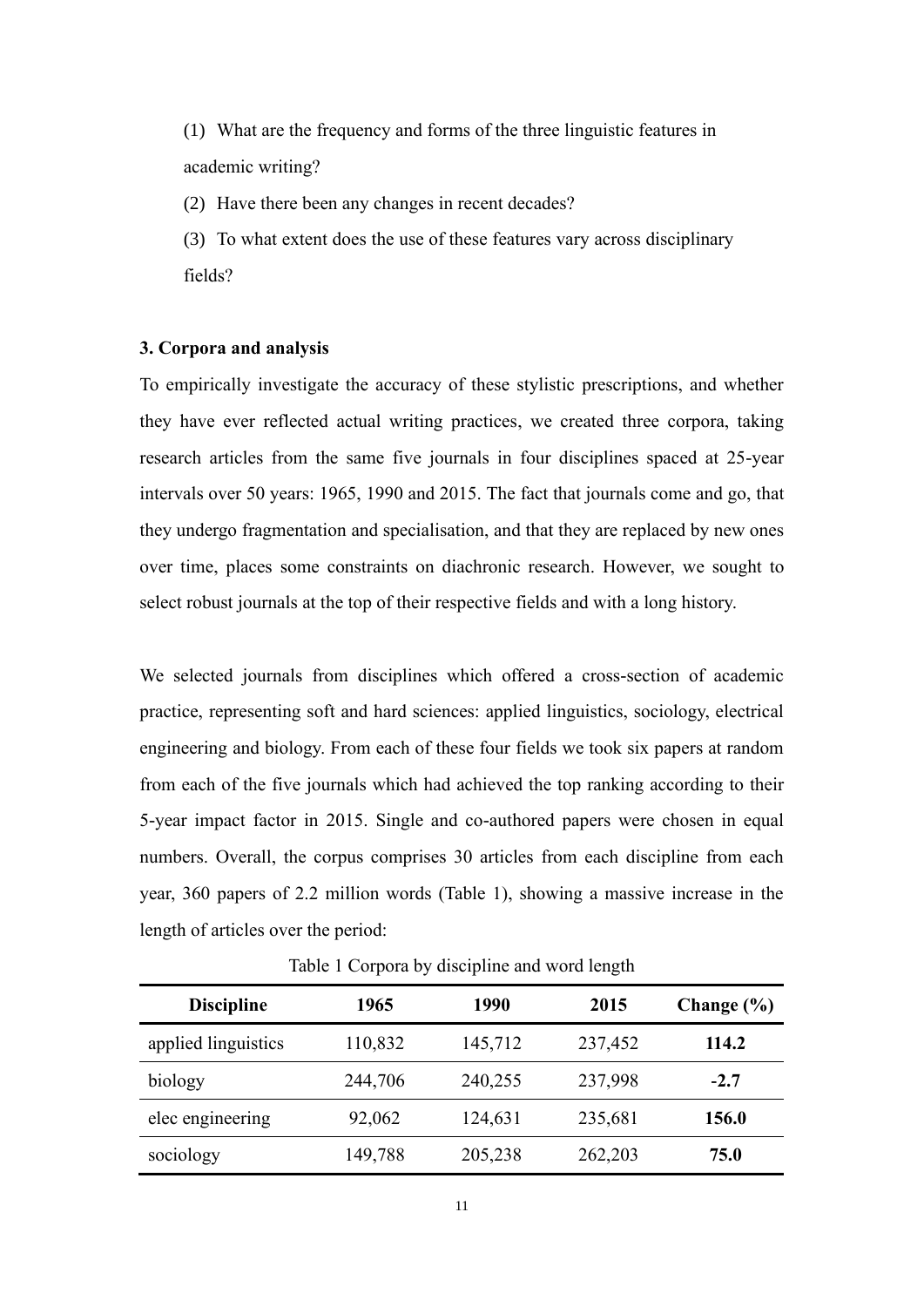| <b>Totals</b> | 597,388 | 715,836 | 973,334 | 62.9 |
|---------------|---------|---------|---------|------|
|               |         |         |         |      |

Firstly, to identify demonstrative 'this', the corpora were searched for 'this' in subject position, the "locus classicus" of this construction (Swales, 2005, p. 2). We then conducted a manual reading of concordance lines to identify each valid instance as either unattended or attended with a noun/noun phrase. Secondly, a search for 'there' was followed by a manual examination of every instance to eliminate all cases of the locative adverb there (as in "As can be seen there in text one…"). We considered whether the existential 'there' structures we identified were in a basic form ("there is *a silence*") or whether more information was packaged using modification and adverbial expansion ("there are *widespread new principles of text-making composition*"). Thirdly, we searched for first person pronouns ('I, my, me, we, our, us') in the corpora, which indicate authorial intrusion. All cases were examined in context to ensure they were exclusive first person uses and to rule out inclusive uses which refer to both writers and readers.

All the searches were done using *AntConc* (Anthony, 2019) with coding by *MAXQDAplus* (2012). Both authors worked independently on a 10% sample of cases of each search item and achieved an inter-rater agreement of 96% on existential 'there', 98% on demonstrative *this*, 98% on first person pronouns after resolving disagreements.

# **4. Demonstrative 'this': attended clarity or unattended persuasion?**

Overall, we identified 1,951 cases of demonstrative 'this' in the 2015 corpus, or 20 cases per 10,000 words, and 57.8% of them were attended. Figure 1 shows there has been a substantial increase in the use of the structure since 1965, with cases almost doubling over the period to 8.1 cases per article. This remains a significant increase of 22.7% (log likelihood = 27.78,  $p < 0.001$ ) even when adjusted for the longer papers.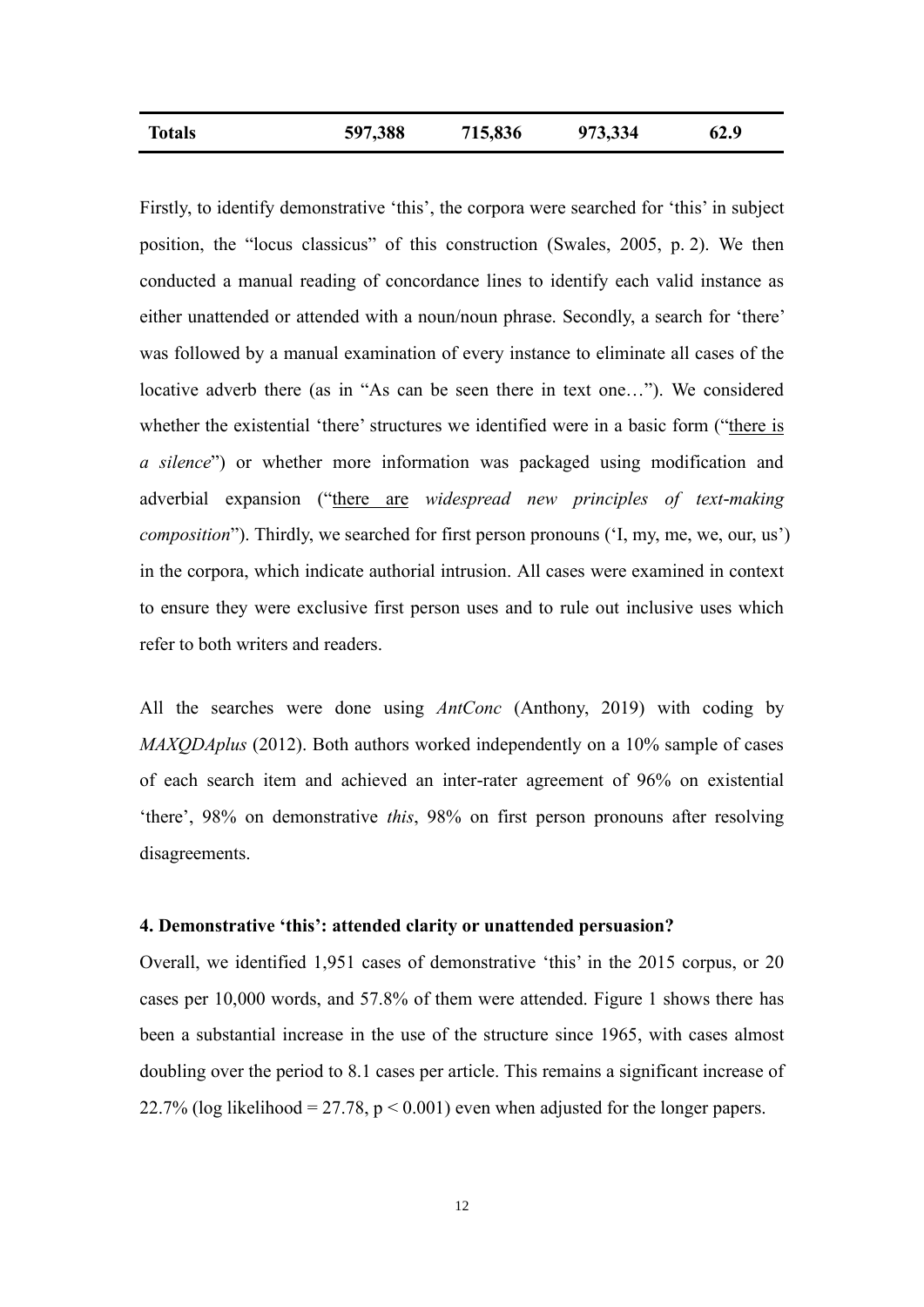

Figure 1 Change of (un)attended 'this' in the corpora over time (per 10,000 words)

In other words, we observed a different trend than we might expect from the style guides with a substantial increase in the past 50 years. Presumably writers recognise its role in establishing cohesion and clarity in academic writing for an audience which has grown increasingly heterogeneous over the years, with institutional incentives for academics to reach wider popular and corporate readers. Today's rhetorical context is one in which writers give greater attention to guiding readers through a text and helping them to see connections between ideas (Hyland & Jiang, 2019). Readers with less subject knowledge are likely to require more textual support to see connections and follow the writer's argument. We can see from Figure 1, however, that style guide advice does correspond to the *proportional* difference in attended 'this', which has grown from 3.2% to 15.6% over the period. Writers are taking greater trouble to ensure their readers see clearly where their arguments are going, as we can see from (10).

(10) We then calculated the rate of drift of these elements and the rates of proximal and distal growth based on the data extracted from the image analyses (Fig 5 and Fig 7). **This** *analysis* showed that drifting speeds range between 0.1409 and 0.5546. (Bio, 2015)

The attended noun helps readers to process the information and gain a clearer understanding of how the writer is organising the discourse.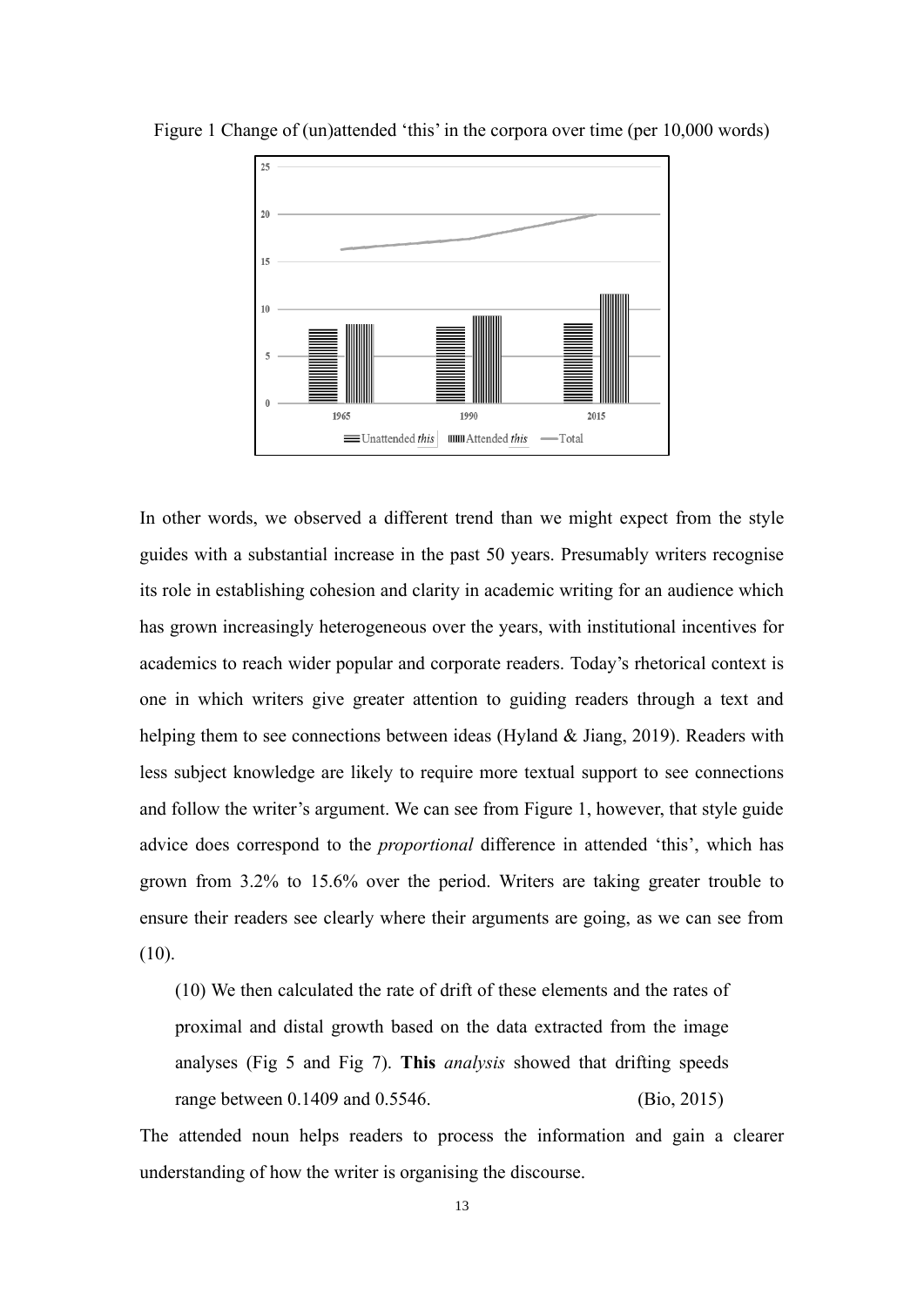Turning to disciplinary changes, the increase in the length of papers between 1965 and 2015 has meant an increase in the use of demonstrative 'this' to structure the longer texts and accommodate the reading needs of wider audiences. It is surprising, however, to see one discipline, electrical engineering, actually using slightly fewer cases, although it is still the most frequent user. (Fig 2).



Figure 2 Changes in Demonstrative 'this' by discipline (per 10,000 words)

As we saw in Table 1, engineering saw the greatest increase in the length of papers in our sample, rising 156% to 7,856 words over 50 years, so we might expect a corresponding rise in devices to help create cohesion. It seems, however, that writers are finding other ways to explicitly structure their texts, especially the formulaic phrases used to link numerical data which are familiar in the quantitative sciences (Kuteeva & McGrath, 2015). Commenting on research writing in engineering, for instance, McNown (1996) stresses the need to "use limited space effectively" and "pack the material densely", but advises writers not to compress texts using complex structures (p.427). Certainly, demonstrative 'this', whether attended or unattended, provides engineers with a succinct way to link up texts compared with other cohesive devices, such as substitution and ellipsis.

We also found that writers in the hard sciences are more likely to use unattended 'this' for anaphoric reference than those in the humanities and social sciences. Scientists and engineers feel more confident about readers recovering a referent as they build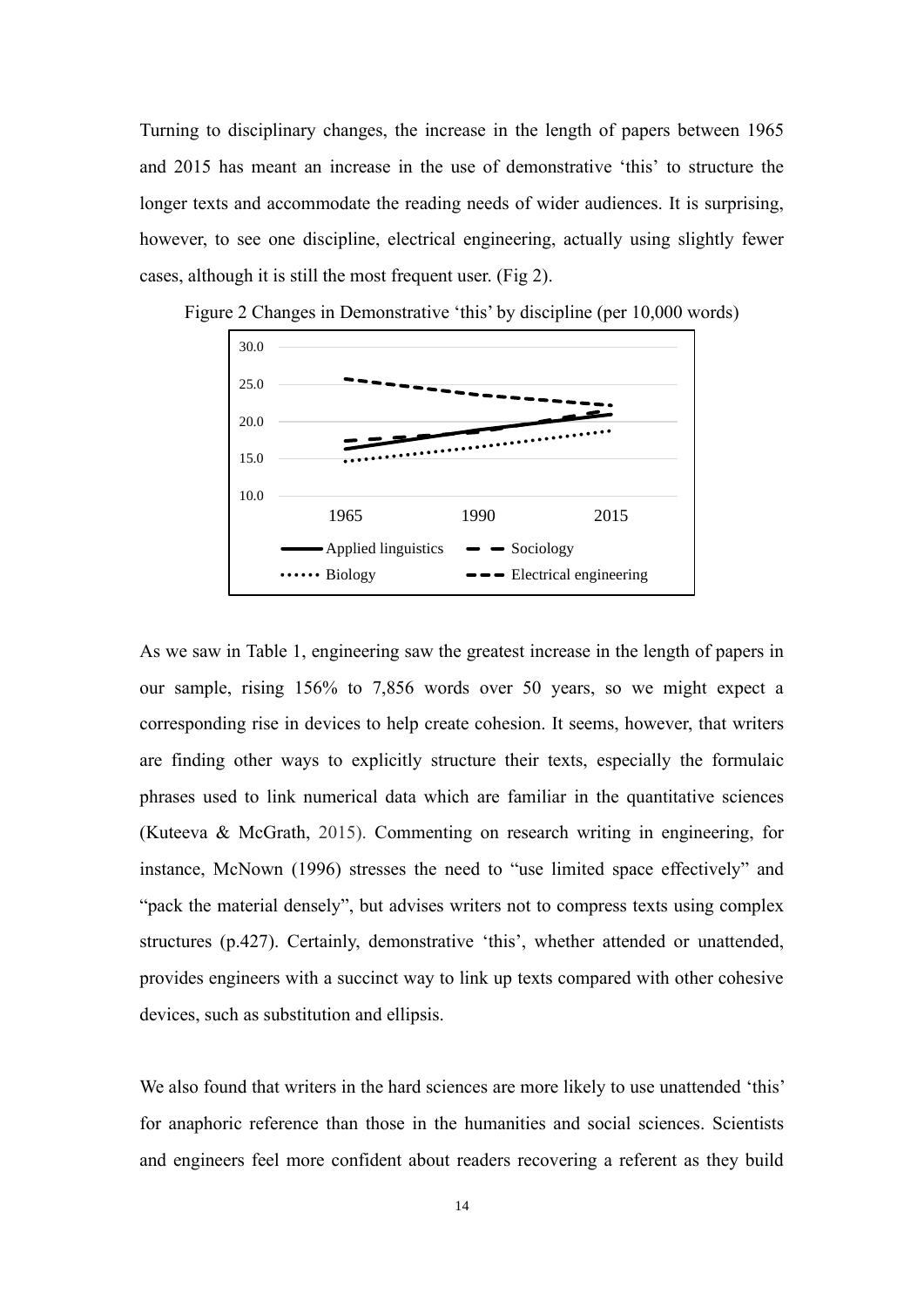cohesion far more through reference to specialised craft skills and the "tacit knowledge from their daily work with processes and instruments" (Myers, 1991, p. 6). As we can see in this example, although demonstrative 'this' is not defined by an attending noun, this knowledge can be retrieved by disciplinary familiarity with mechanical procedures (11):

(11) The first just requires to verify whether (31) holds for some l  $\in \{1, \ldots, \text{ns}\}\.$  The second sub-condition consists of checking the existence of  $j \in J(k)$ ,  $k \in K$  and  $p \in Rq$  satisfying (32). This can be done by determining the values of p that satisfy the first constraint in (32) … (EE, 2015)

Most interestingly, Table 2 shows there has been an increase in the proportional use of unattended 'this' in the two applied disciplines (applied linguistics and electrical engineering) and a decrease in the two pure disciplines (sociology and biology).

|                      |      | applied linguistics | sociology              |      |      |      |  |  |
|----------------------|------|---------------------|------------------------|------|------|------|--|--|
|                      | 1965 | 1990                | 2015                   | 1965 | 1990 | 2015 |  |  |
| attended <i>this</i> | 78.5 | 68.7                | 62.9                   | 48.7 | 52.8 | 58.2 |  |  |
| unattended this      | 21.5 | 31.2                | 37.1                   | 51.3 | 47.2 |      |  |  |
|                      |      | biology             | electrical engineering |      |      |      |  |  |
|                      | 1965 | 1990                | 2015                   | 1965 | 1990 | 2015 |  |  |
|                      |      |                     |                        |      |      |      |  |  |
| attended this        | 55.2 | 56.1                | 57.3                   | 56.5 | 53.2 | 49.7 |  |  |

Table 2 Changes in the proportion of attended and unattended 'this' by discipline (%)

Unattended 'this', as Swales (2005) and Jiang and Wang (2018) show, encapsulates prior discourse in a word, turning it into a generalised proposition and indicating how the writer wants the information to be understood. In applied fields in particular, such a generalization may help align the propositional information with the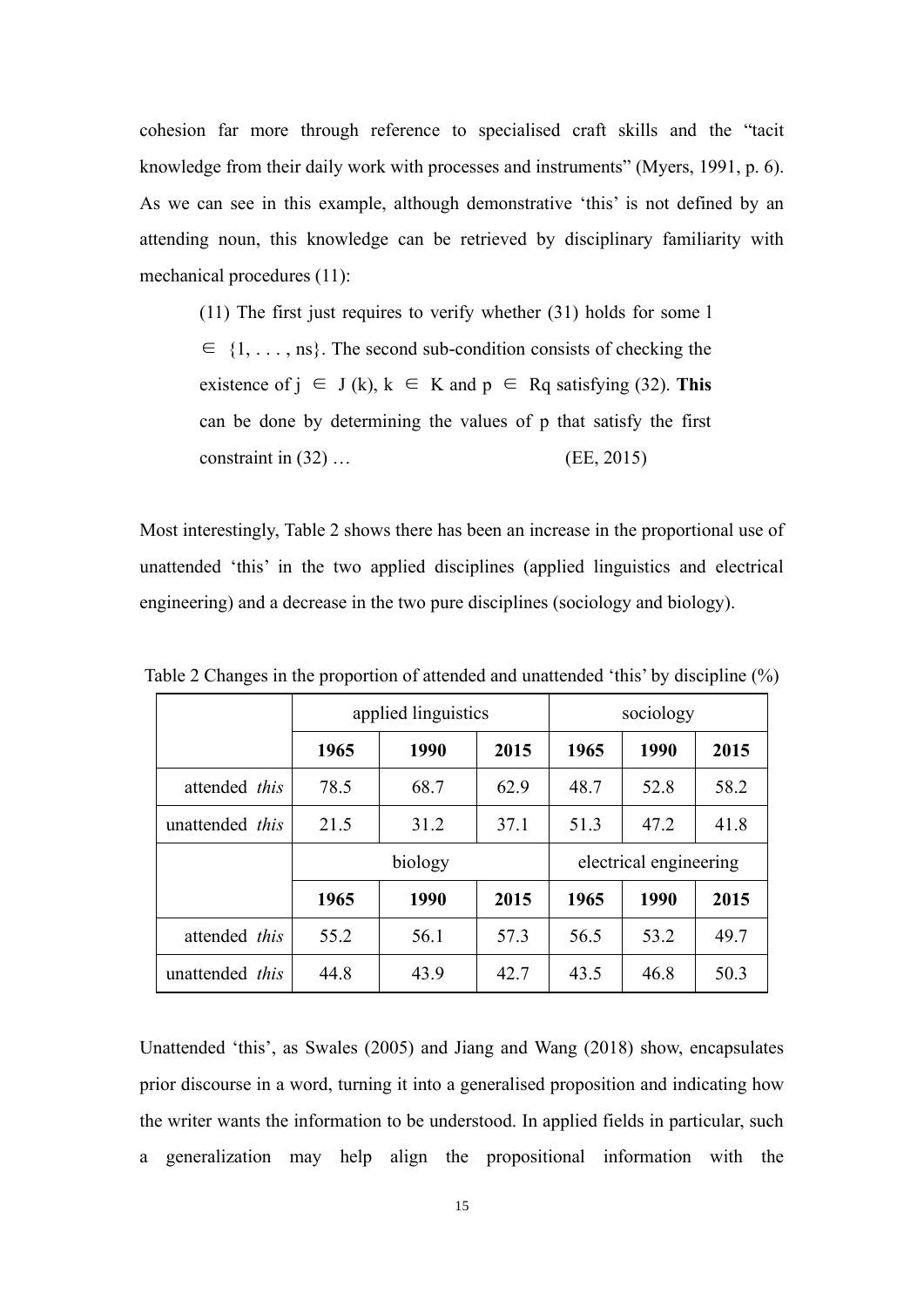epistemological emphasis of the field, promoting a utilitarian application of knowledge. Our diachronic data testify to a strengthened trend in those disciplines to rely on unattended 'this' both to establish textual coherence and the smooth flow of information and, equally importantly, to promote coherence by representing information in a way that readers can clearly understand.

To understand this structure in more detail, we also identified the content referred to by 'this' in the immediately preceding discourse and classified it in terms of its length and complexity. We used four categories: simple noun phrases (12), complex noun phrases (13), clause/sentence (14) and extended discourse (15).

(12) The CEF or CRR is a way of expressing the per-unit reduction of load achieved by operating the DSM alternative in terms of deferred generation. **This** *factor* is used in the evaluation process to calculate dollars per kilowatt-year. (EE, 1990)

(13) It evolves with the continuing formation of the channel spreading from the source to the drain. With a Schottky junction **this** *process* is suppressed. (EE, 2015)

(14) Indeed, CRE-based cell tracing of Hes1+ terminal duct cells/CACs in adult mice failed to show any islet progenitor capacity while these cells seemed to contribute to the ductal tree. One explanation for **this** *difference* would be that while zebrafish CACs … (Bio, 2015) (15) The second innovation is a task which is not an enviable one for the Alliance but provides a fundamental difficulty to its leaders: the continuous evaluation, not only of fiscal and monetary measures and investment schemes, but also of complex social and political programs. For the former, international and professional agencies have now acquired experience and techniques: for example, in the appraisal of the effectiveness of inflationary or deflationary policy measures, of controls or the abolition of controls of foreign exchange, or of public and private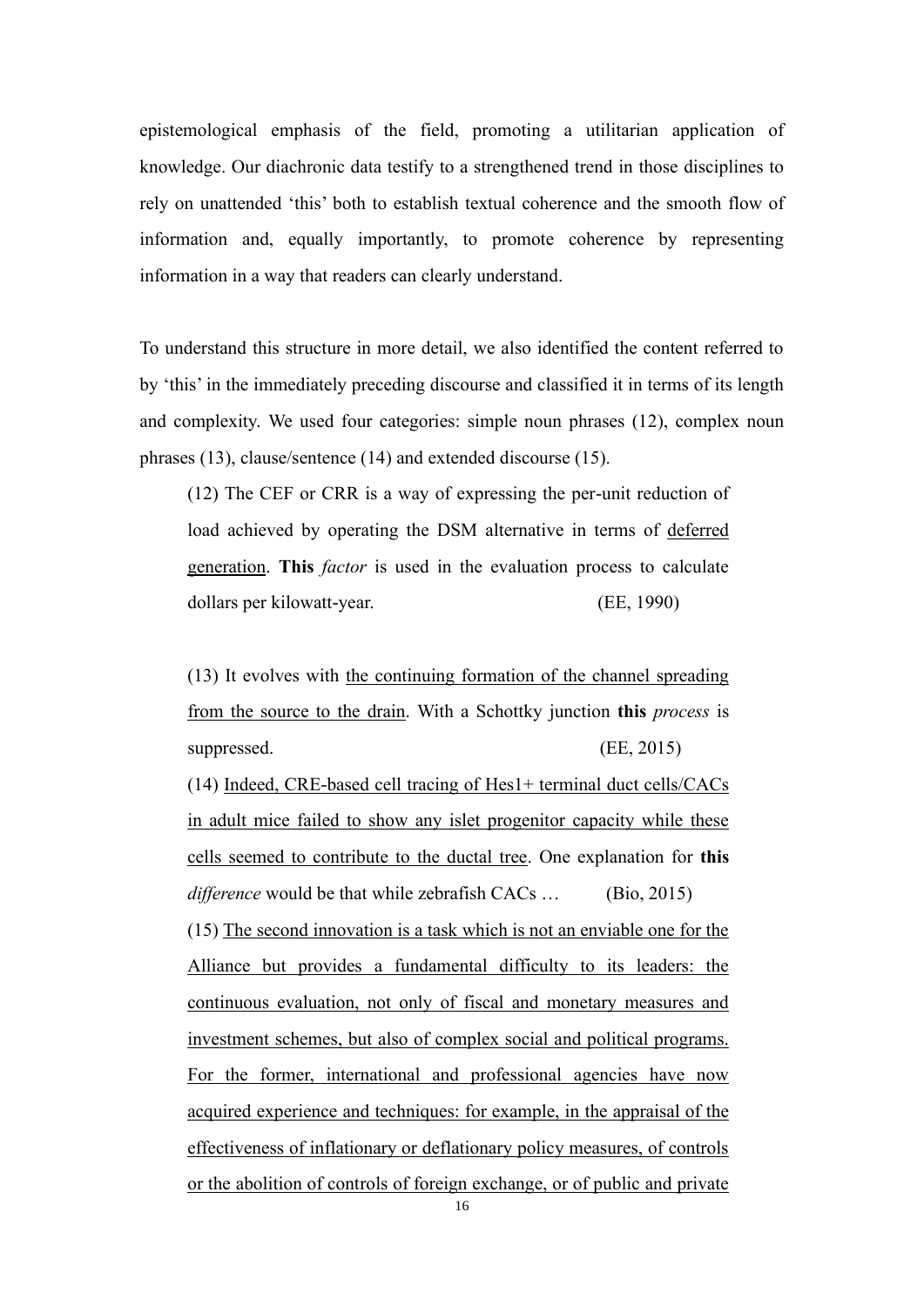investments. Their evaluation is relatively easy because their results can be estimated fairly accurately in quantitative terms. But not so with respect to social reforms: their evaluation must be made partly in qualitative terms where value judgments play an influential role. *This* is a great challenge because the redistribution of social, economic, and political privileges formerly ... (Soc, 1965)

Table 3 shows that clause/sentence-level texts are the most common antecedents referred to by demonstrative 'this' across the years, despite a slight fall in the proportion. Although this result aligns with Gray (2010), our diachronic data show that complex noun phrases and extended discourse have increased their proportion of all referents, reaching 34.3% and 10.5% in 2015 respectively. This implies that writers are now inclined to include more information with both attended and unattended 'this'*,*  carrying this information into the ongoing discourse.

| . .                  | $\overline{\phantom{a}}$ |      |      |  |
|----------------------|--------------------------|------|------|--|
|                      | 1965                     | 1990 | 2015 |  |
| simple noun phrases  | 18.6                     | 17.2 | 15.6 |  |
| complex noun phrases | 33.5                     | 34.1 | 34.3 |  |
| clause/sentences     | 41.8                     | 40.5 | 39.6 |  |
| extended discourse   | 6.1                      | 8.2  | 10.5 |  |

Table 3 Changes in the categories of referent antecedents across time (%)

Table 4 shows that simple and complex noun phrases are both preferred and have gained an increased proportional use in the hard disciplines.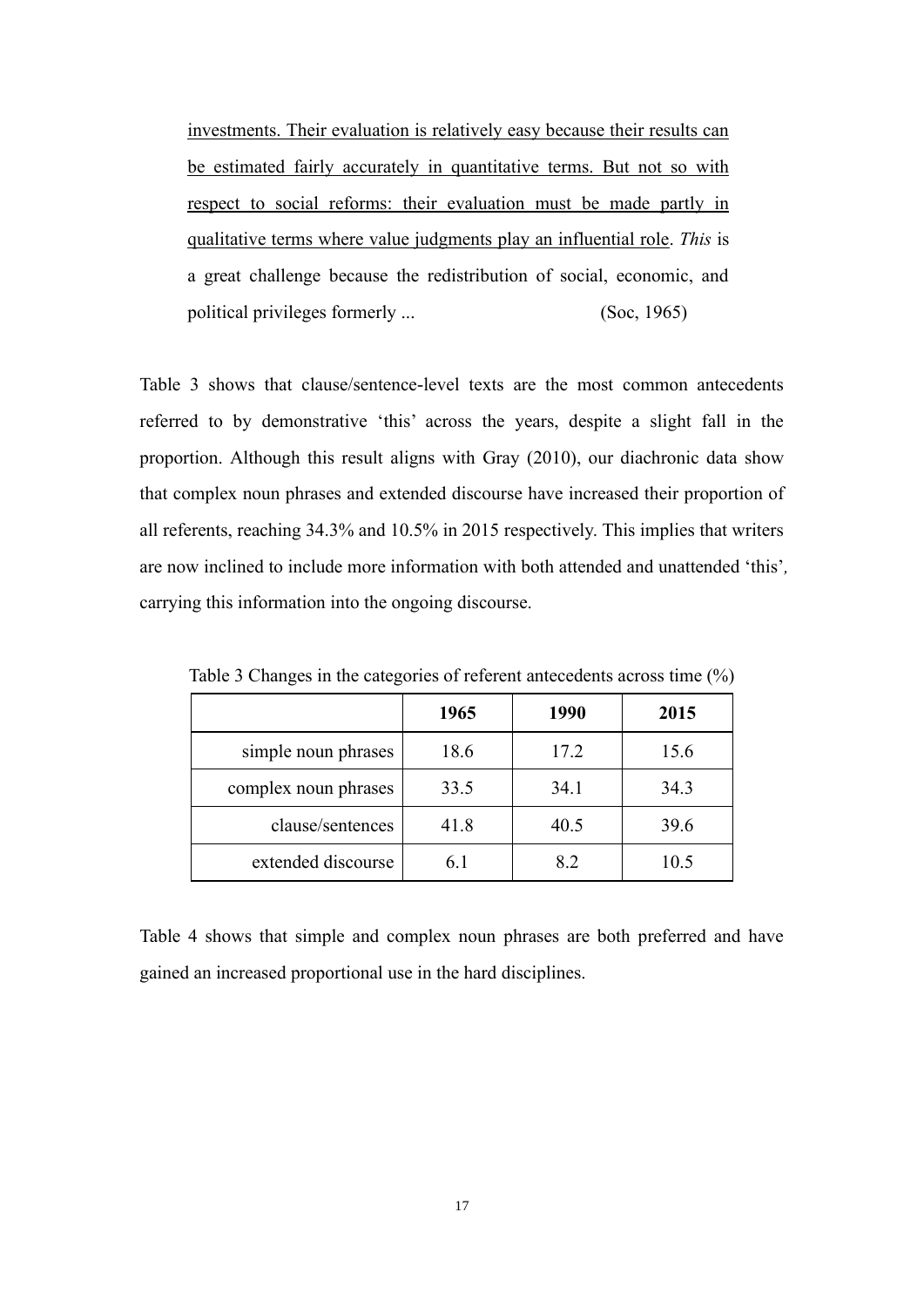|                      |      | applied linguistics |      | sociology              |      |      |  |
|----------------------|------|---------------------|------|------------------------|------|------|--|
|                      | 1965 | 1990                | 2015 | 1965                   | 1990 | 2015 |  |
| simple noun phrases  | 32.7 | 30.5                | 28.6 | 31.9                   | 29.3 | 26.8 |  |
| complex noun phrases | 33.3 | 29.8                | 28.3 | 34.5                   | 31.7 | 29.1 |  |
| clause/sentences     | 29.1 |                     | 39.3 | 27.8                   | 34.0 | 39.9 |  |
| extended discourse   | 4.9  | 4.2                 | 3.8  | 5.8                    | 5.0  | 4.2  |  |
|                      |      | biology             |      | electrical engineering |      |      |  |
|                      | 1965 | 1990                | 2015 | 1965                   | 1990 | 2015 |  |
| simple noun phrases  | 29.4 | 29.8                | 28.6 | 33.2                   | 33.1 | 31.3 |  |
| complex noun phrases | 34.0 | 35.2                | 39.0 | 33.8                   | 36.7 | 40.2 |  |
| clause/sentences     | 33.5 | 33.0                | 30.2 | 30.1                   | 28.4 | 26.6 |  |
|                      |      |                     |      |                        |      |      |  |

Table 4 Changes in the proportion of referent antecedents across disciplines (%)

Phrasal structures figure prominently in scientific writing and have increased over time (Biber and Gray, 2016). Certainly, in our corpus, writers in the hard sciences mainly use phrases to convey information and then weave them into the ongoing argument using demonstrative 'this'. Example (16) is typical in this respect.

(16) Values of q within s-1 led to a significant increase in time-averaged information (Table 1 and Fig 4b; Friedman ANOVA, global effect on all considered q values: p < 0.001). **This** *effect* was robust early after the feedback.... (Bio, 2015)

By contrast, soft knowledge fields tend to use 'this' to refer to, and comment on, information expressed at a clause/sentence level as in (17).

> (17) While not technically a control, we also find that ethnic identity mobilizes respondents independent of repression experiences (Model 2) and even for those who have not experienced repression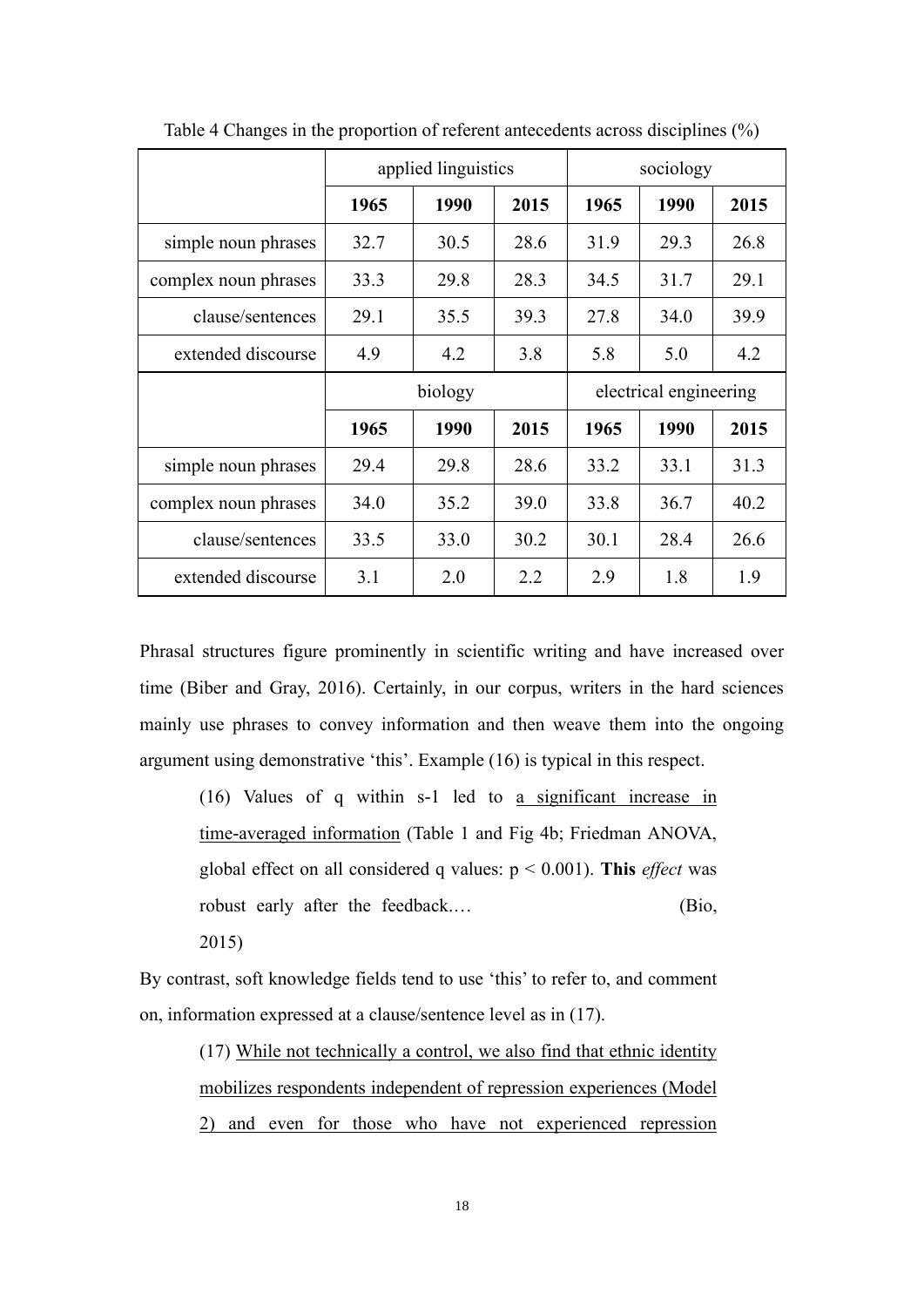personally (Model 3). **This** *finding* is in line with traditional movement theory… (Soc, 2015)

#### **5. Existential 'there': structural verbosity or cogent interaction?**

We identified 1143 cases of existential 'there' in the 2015 corpus, averaging 9.5 cases per article and 11.7 cases per 10,000 words. However, there has been a 39.3% drop from 19.4 cases per 10,000 words in 1965. But while there are fewer cases, the structure is still widely used in research writing and some functions have actually increased. This is because existential 'there' offers writers a useful means of introducing a new topic and strengthening the coherence of their text. In the examples below, we see writers evaluating a theoretical hypothesis (18) and smoothly transitioning between negative and positive features of corpora before addressing further arguments (19).

(18) Might not such selection eventually result in the production of a protective and nurturing compartment—a cell (note, there is no protocell stage in this model)? **There are** *many problems* with this hypothesis. … (Bio, 2015)

(19) Although **there are** *drawbacks*, **there are** *at least three main advantages* of using corpora in comparison with direct observations.

(AL, 2015)

We should note that the notional subjects in the above examples, 'problems', 'drawback' and 'advantage', project judgements about something, indicating that the so-called 'empty' subject of 'there' actually offers a powerful mechanism for expressing authorial stance. Existential 'there' "relieves the writer of any responsibility for the viewpoint", presenting 'problems', 'drawback' and 'advantage' as "a given existential statement" (Davies, 1988, p. 197). In addition, in the case of 'there are at least three main advantages' in (19), 'advantage' constructs a frame for readers' understanding of the upcoming discussion, guiding their view to the author's positive evaluation of using corpora.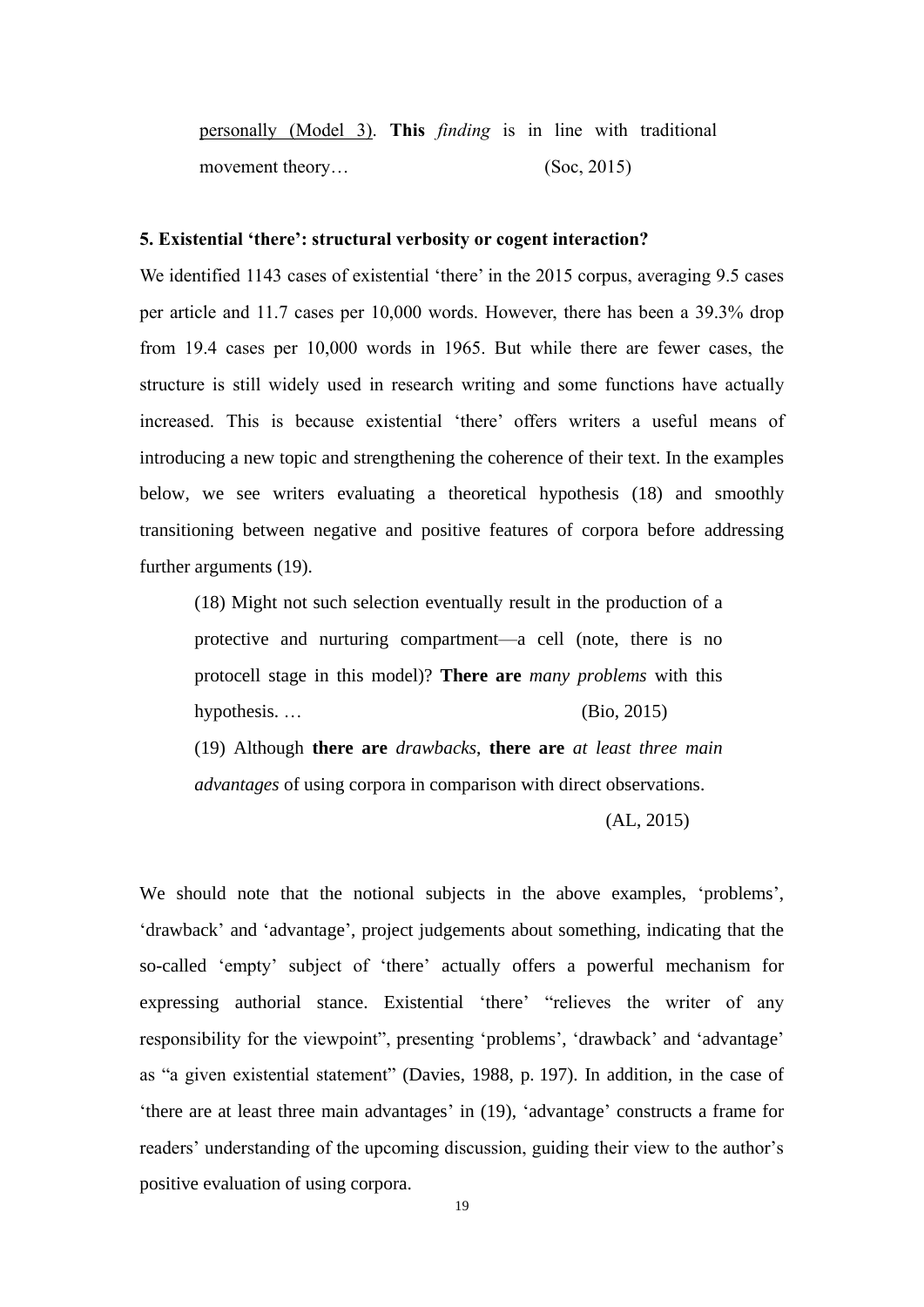In terms of the rhetorical functions, Figure 3 shows that existential 'there' is increasingly used to summarise information and mark enumeration while asserting the (non) existence of entities continues to be the dominant function across the years. The increase of article length and the corresponding expansion of information packed in each article requires writers to provide additional textual support to assist readers' in processing texts. Existential 'there' creates a coherent flow moving between given and new information.



Figure 3 Frequency of the rhetorical functions of existential 'there' across years

As we might expect, the construction largely affirms the existence of something, with 74.3% of cases throughout the period. Figure 4 presents the changes in the proportion of existence and non-existence affirmed by existential 'there'.



Figure 4 Frequency of affirming by existential 'there' across years

20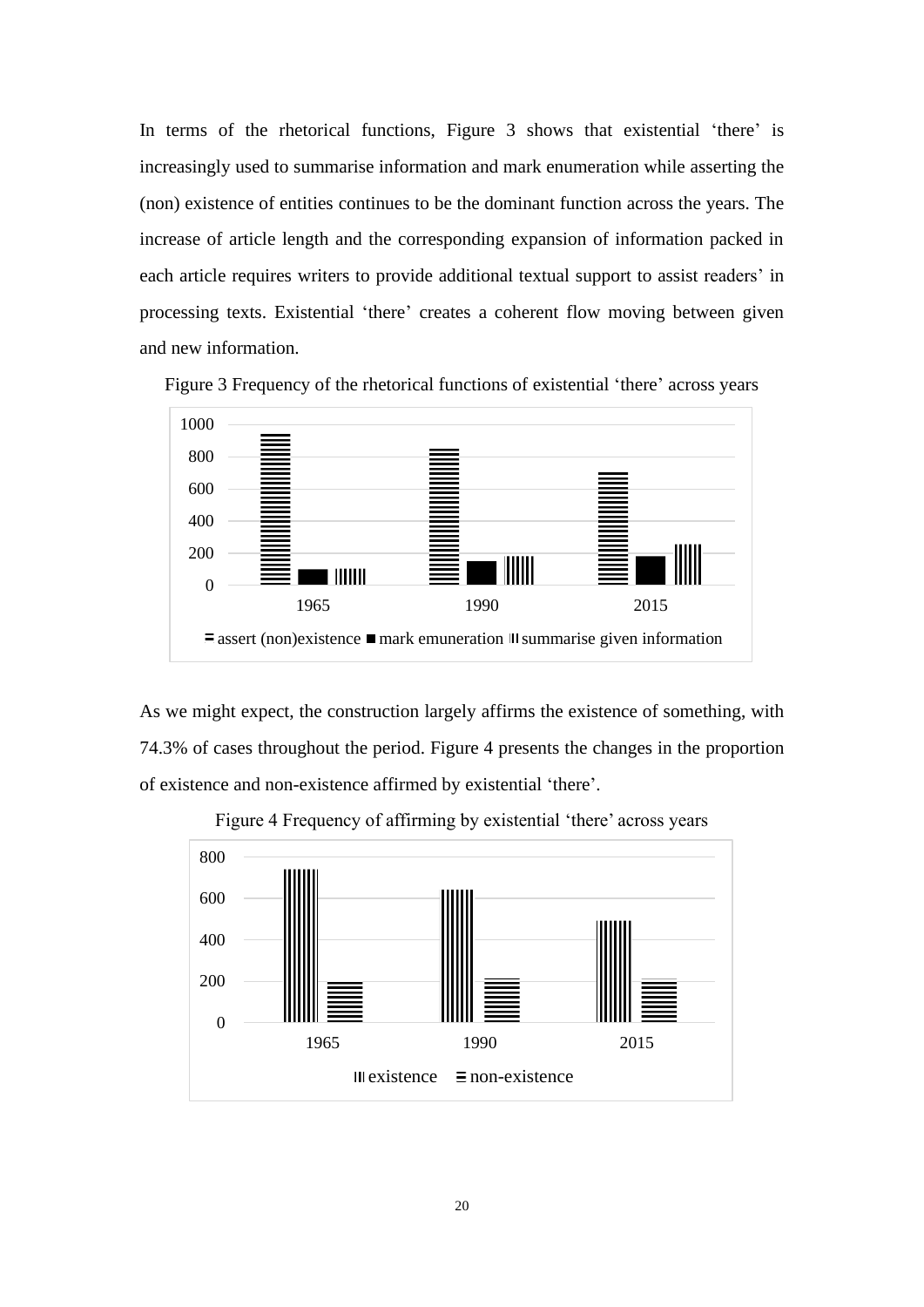English academic prose tends to privilege negative assertions. This is because writers often either refute a hypothesis (20) or problematise previous studies to move closer to their own position (21):

(20) **There is** *no epistemological reason* not to integrate this rich, uninitiated data in social analysis. (Soc, 2015) (21) Numerous attempts had been made to explain its nature, but **there was** *no general agreement* among these interpretations.

(Bio, 1965)

It is also worth mentioning that there has been a slight rise in the use of existential 'there' among hard science writers as they have increasingly sought to strengthen the presentation of their results (Hyland & Jiang, 2019). Conversely, the more discursive soft fields have reduced their use, perhaps with a growing awareness of the potential kickback by readers against making strong claims. However, both sociologists and, particularly, applied linguists remain the heaviest users of the structure. Table 5 summarises the changing frequency of existential 'there' across disciplines.

|      | applied linguistics    |      | sociology |      |      |  |
|------|------------------------|------|-----------|------|------|--|
| 1965 | 1990                   | 2015 | 1965      | 1990 | 2015 |  |
| 45.1 | 31.6                   | 17.2 | 25.7      | 18.2 | 12.2 |  |
|      | electronic engineering |      |           |      |      |  |
|      |                        |      |           |      |      |  |
| 1965 | 1990                   | 2015 | 1965      | 1990 | 2015 |  |

Table 5 Changing frequency of existential 'there' by discipline (per 10,000 words)

In order to explore how writers use existential 'there' to achieve disciplinary persuasion, we are also interested in its discoursal expansion in constructing arguments. This can be achieved either through pre-modification (22),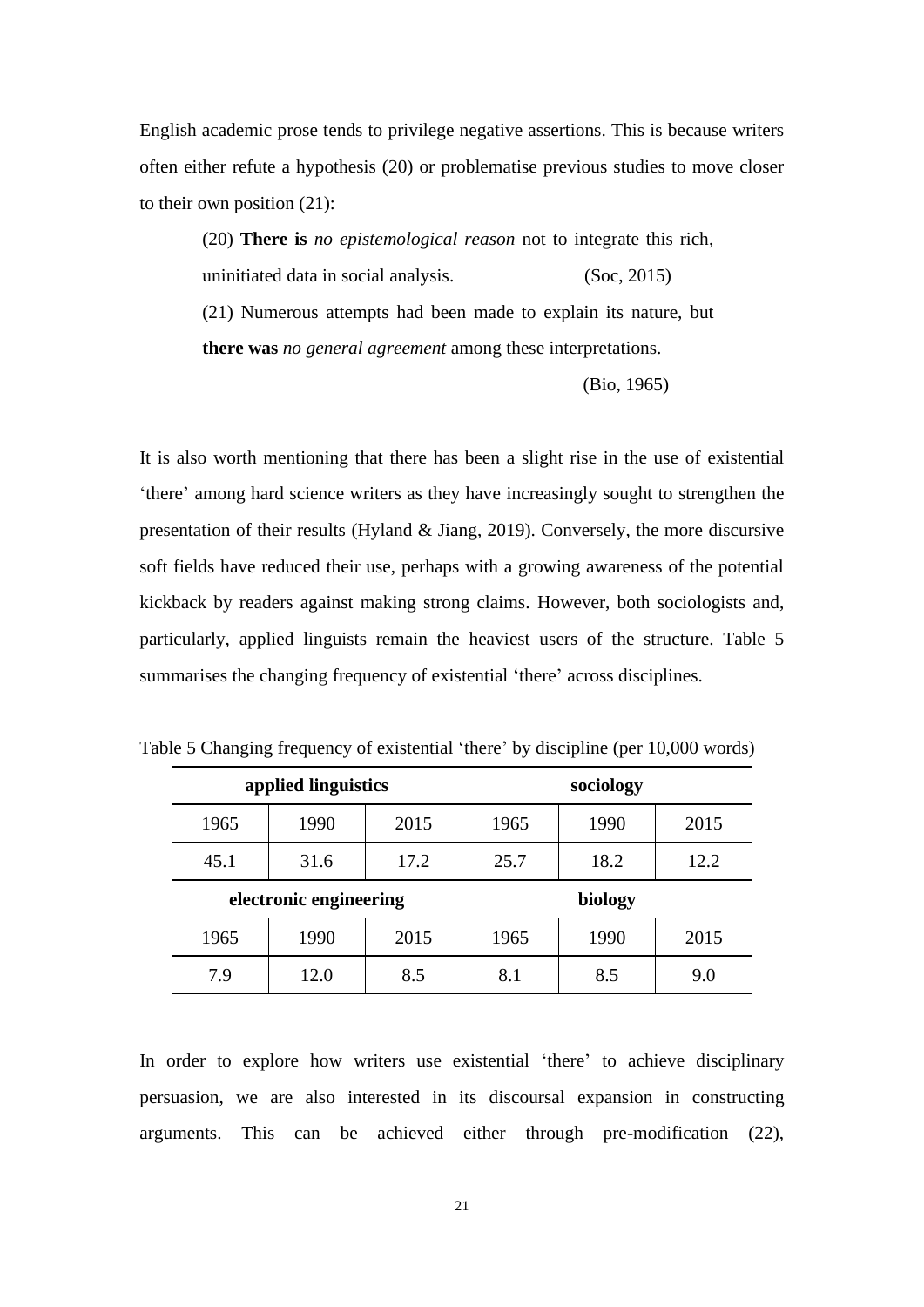post-modification (23), or adverbials (24). Alternatively, modification and adverbials can be combined as in (25).

(22) **there have been** *no industrially acceptable methods*.

(EE, 2015)

(23) **there is** *evidence* that stubborn group-related dispositions inform sonic styles and sonic evaluation… (Soc, 2015) (24) In particular **there may be** *scope* for future studies which deliberately aim to collect data from classrooms … (AL, 2015) (25) **there was** *a strong curvilinear relationship between the foliar chlorophyll content and SPAD values*. (Bio, 2015)

Our results show that authors in the hard domains tend to expand the head nouns in their work more than those in the soft fields. In so doing, they also package more information into each structure (3.2 expansions per head noun in hard disciplines vs 2.1 in soft fields on average across the years).

|                             |      | AL   |      |      | <b>Soc</b> |      |      | EE   |      |      | <b>Bio</b> |      |
|-----------------------------|------|------|------|------|------------|------|------|------|------|------|------------|------|
|                             | 1965 | 1990 | 2015 | 1965 | 1990       | 2015 | 1965 | 1990 | 2015 | 1965 | 1990       | 2015 |
| <b>Discoursal expansion</b> | 100  | 100  | 100  | 100  | 100        | 100  | 100  | 100  | 100  | 100  | <b>100</b> | 100  |
| modifications               | 76.5 | 75.8 | 74.8 | 75.5 | 76.1       | 77.4 | 68.9 | 68.3 | 68.2 | 71.9 | 71.7       | 71.5 |
| (1) post-modification       | 52.4 | 51.8 | 51.3 | 49.5 | 50.4       | 51.7 | 23.8 | 23.4 | 23.3 | 20.7 | 21.1       | 22.1 |
| phrase                      | 27.0 | 25.8 | 24.5 | 26.6 | 27.2       | 27.8 | 5.8  | 5.5  | 5.3  | 10.8 | 11.2       | 12.3 |
| clause                      | 25.4 | 26.0 | 26.8 | 22.9 | 23.2       | 23.9 | 18.0 | 17.9 | 18.0 | 9.9  | 9.9        | 9.8  |
| (2) pre-modification        | 24.1 | 24.0 | 23.5 | 26.0 | 25.7       | 25.7 | 45.1 | 44.9 | 44.9 | 51.2 | 50.6       | 49.4 |
| adverbials                  | 23.5 | 24.2 | 25.2 | 24.5 | 23.9       | 22.6 | 31.1 | 31.7 | 31.8 | 28.1 | 28.3       | 28.5 |
| $(1)$ logic                 | 20.3 | 20.8 | 21.3 | 22.5 | 21.6       | 19.9 | 17.1 | 18.1 | 19.2 | 20.2 | 21.2       | 21.7 |
| $(2)$ time/place            | 3.2  | 3.4  | 3.9  | 2.0  | 2.3        | 2.7  | 14.0 | 13.6 | 12.6 | 7.9  | 7.1        | 6.8  |

Table 6 Expansion of head noun in existential 'there' (% of expanded nouns)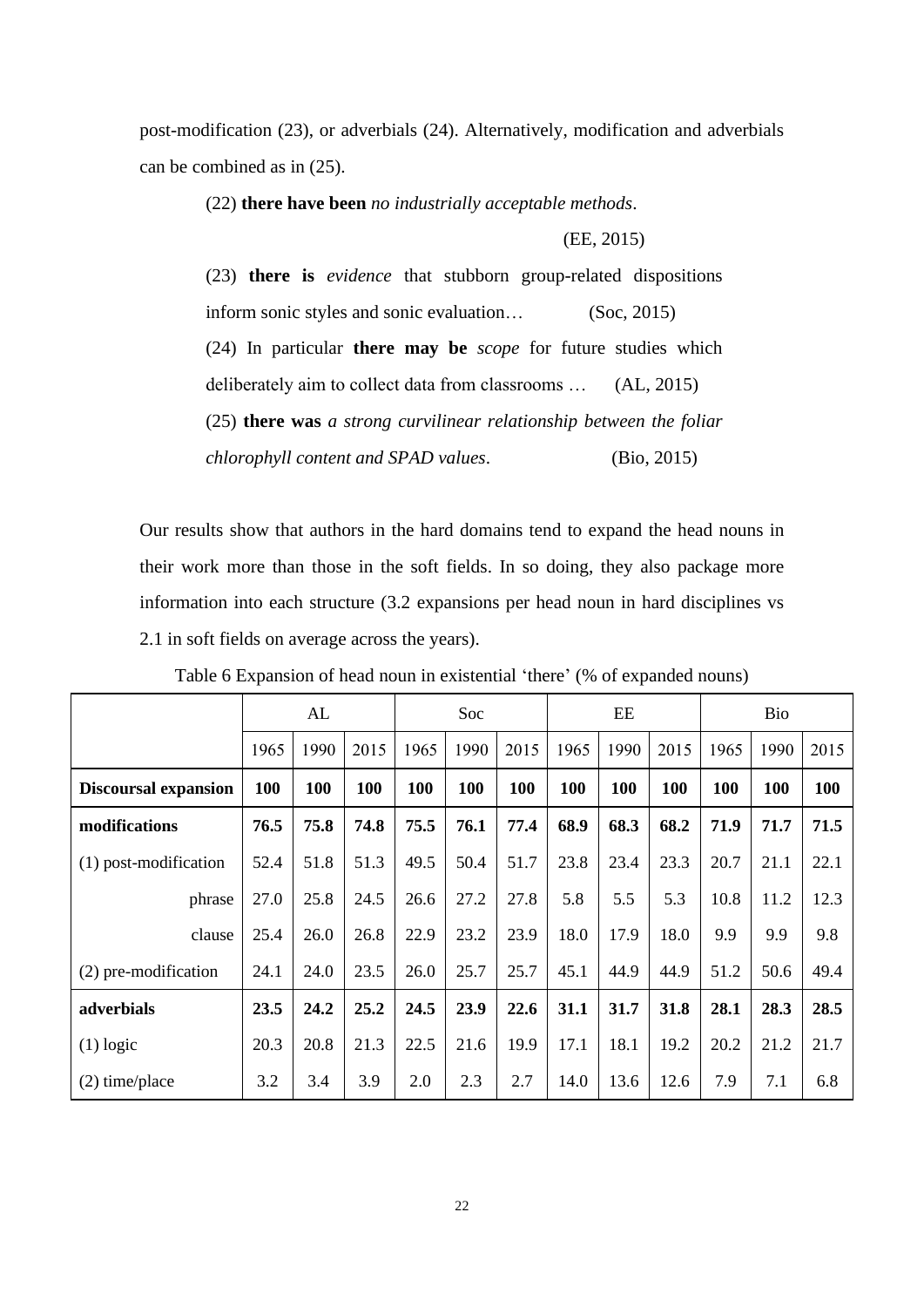We can see from Table 6 that typically, the discoursal expansion in hard discipline texts is largely achieved through pre-modification and adverbials, as in these examples:

(26) **there is** *a non-zero steady-state prediction error*. (EE, 2015) (27) **there is** *a logical path from surface protoplasm to protocells via selection for the ability to colonize distant mineral surfaces*.

(EE, 2015)

Writers in the soft disciplines, in contrast, tend to expand head nouns through post-modification.

(28) **there is** *an increasing tendency* to generate new, and very different, mutant forms of a social contagion with each new transmission. (Soc, 2015)

(29) **there was** *no reference* to the student's research process, and

barely *any reference* to the student's work, at all. (AL, 2015)

In comparing these examples, we can see that writers in hard domains typically expand head nouns to add precision to their descriptions, while those in soft fields add discoursal elaboration to ensure a more diverse readership will find their arguments coherent.

### **6. First person pronouns: objectivity or presence?**

The use of first person pronouns has increased dramatically in academic writing over the last 50 years, rising from 223.1 cases per 10,000 words in 1965 to 284.0 cases in 2015. This growth of 27.3% suggests that the style guides which advise against personal forms of language use are wildly out of date. Table 7 shows that frequencies have increased a massive 163% in biology, 63% in electrical engineering and 38% in sociology, although they have declined 27% in applied linguistics. The huge rises in the hard sciences are perhaps the most surprising as science writers are conventionally seen to represent meanings in an objective way, subordinating the authority of the individual to the authority of the text (Hyland, 2001, 2004a). These trends undermine those assumptions.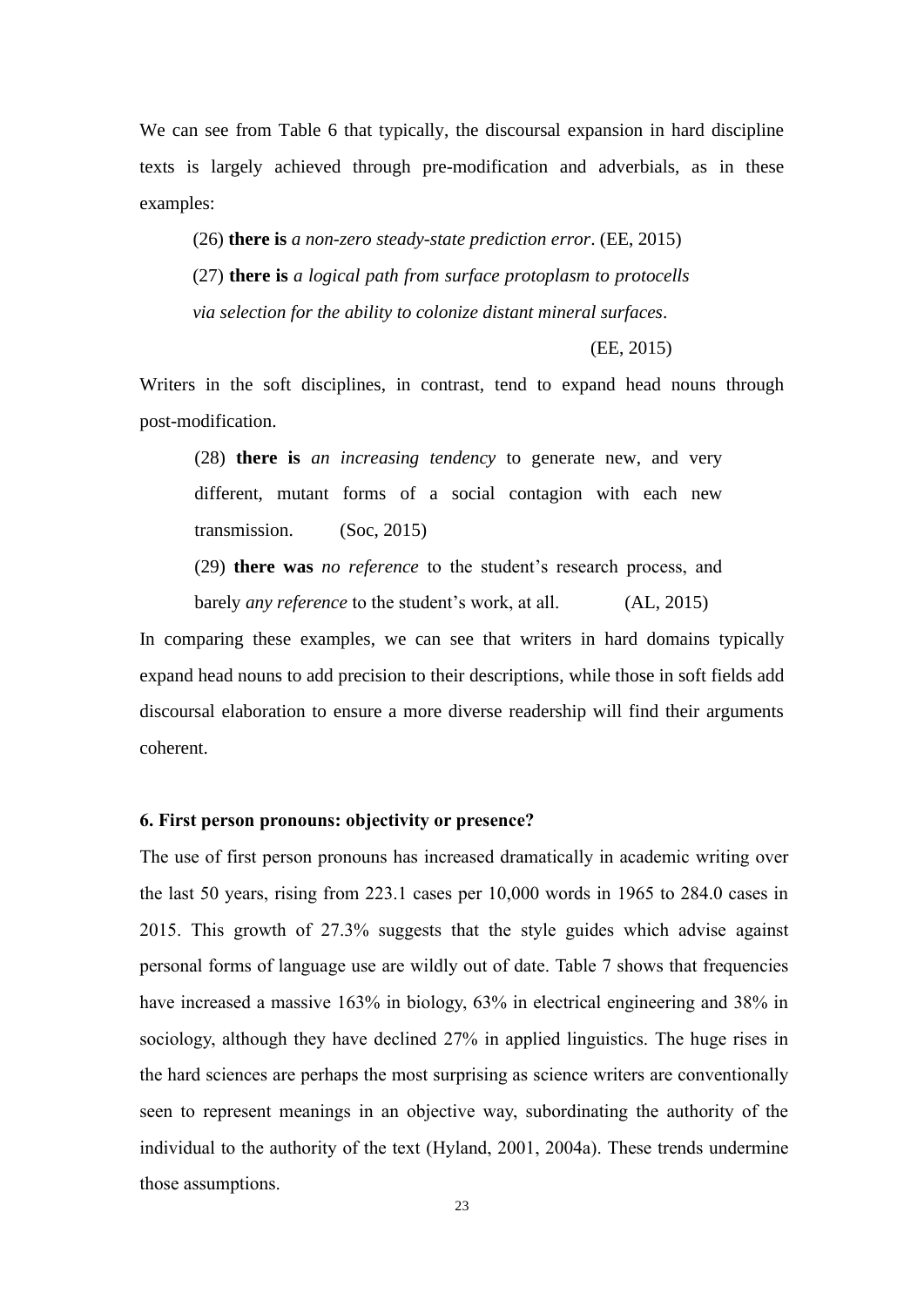|              | applied<br>linguistics |      |      | electrical<br>sociology<br>engineering |      |      |      |      |      | biology |      |      |  |
|--------------|------------------------|------|------|----------------------------------------|------|------|------|------|------|---------|------|------|--|
|              | 1965                   | 1990 | 2015 | 1965                                   | 1990 | 2015 | 1965 | 1990 | 2015 | 1965    | 1990 | 2015 |  |
| we           | 42.8                   | 41.7 | 29.5 | 33.6                                   | 31.9 | 40.2 | 47.1 | 66.7 | 71.0 | 10.1    | 15.1 | 37.9 |  |
| I            | 22.1                   | 18.2 | 29.5 | 12.8                                   | 13.3 | 28.7 | 0.1  | 0.2  | 0.5  | 2.2     | 1.6  | 1.8  |  |
| our          | 16.2                   | 19.0 | 8.9  | 12.8                                   | 14.4 | 12.9 | 3.6  | 4.2  | 6.9  | 5.8     | 6.0  | 10.1 |  |
| <b>us</b>    | 5.7                    | 6.0  | 3.2  | 3.9                                    | 3.3  | 4.0  | 1.8  | 4.5  | 7.2  | 1.2     | 1.2  | 1.8  |  |
| <b>Total</b> | 86.8                   | 83.9 | 64.3 | 64.0                                   | 64.9 | 81.9 | 52.8 | 65.1 | 85.7 | 19.2    | 19.8 | 51.7 |  |

Table 7 Changes in first person pronouns by discipline (per 10,000 words)

This increase, however, is confined to plural forms, which allow authors to create more distance between themselves and their reporting than first person singular, and so temper a more invasive stance. Partly, of course, it reflects the growing trend, and career pressures, towards multiple authorship over the last 70 years with the average number of authors per paper in Scopus growing from 3.2 in 1996 to 4.4 in 2015 (Economist, 2016) and almost two-thirds of global articles having authors from multiple institutions (Hyland, 2015).

It is nevertheless a significant trend towards greater authorial presence in scientific texts. One reason for this may be the need for scientists to respond to the imperative of "impact" as a measure of their research contributions in annual performance reviews and career assessments. Taking their work beyond the confines of a specialised group of insiders involves interpersonal adjustments, making their research less impersonal and more accessible to audiences in the commercial world. A more likely explanation, however, is that greater visibility is now essential: creating a presence as an acting, decision-making individual is a way of ensuring that their interpretations and claims do not go unnoticed by university human resource panels where applications for jobs, tenure and promotion are judged. A more personal voice garners more visibility, more citations and more professional credit. Something of this claim for recognition can be seen in these examples: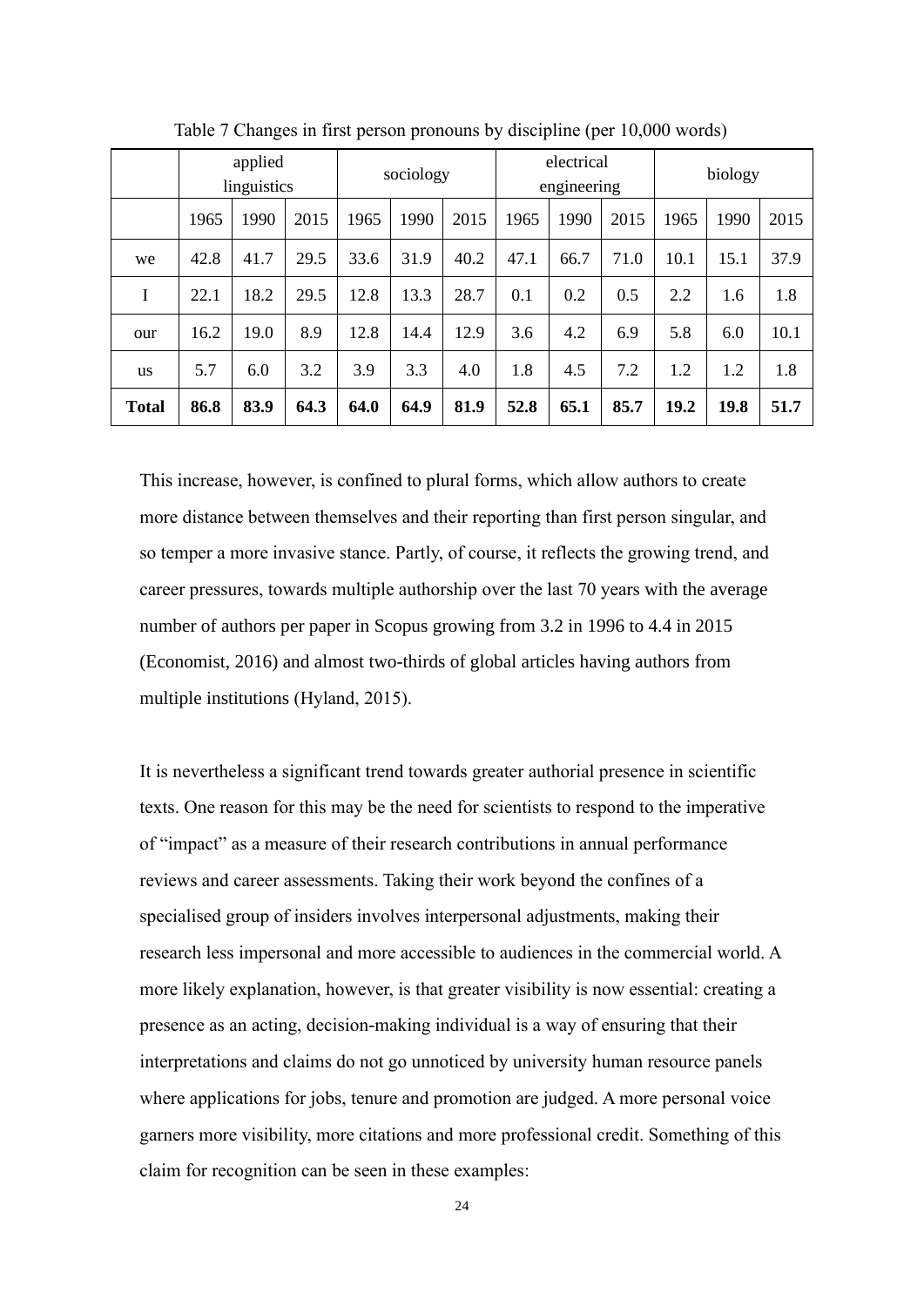(30) **We** highlight where data for certain fragile Y predictions are lacking and propose research avenues that would further elucidate particular dynamics of Y-chromosome loss. (Bio, 2015) (31) In this work **we** develop a theory of system approximation for timed systems by quantifying the timing differences between corresponding system events. (EE, 2015)

Here we see personal reference makes a clear claim for credit and an explicit indication of the perspective from which a statement should be interpreted, enabling writers to emphasise their own contribution and to seek agreement for it.

Sociology has followed a similar path with authors increasing their presence in their texts through first person pronouns, although this is perhaps more understandable than in the sciences. Here research is generally more explicitly interpretative and less abstract, with less 'exact' data collection procedures and less control of variables. Readers expect that authors will not write with positivist detachment but will craft a convincing argument from a personal point of view:

(32) **we** argue that when errors occur individual humans may attempt to correct them, essentially adding in words or actions that seem appropriate in the available context. Thus **our** overall theory applies broadly to transferable, endogenously duplicable... (Soc, 2015)

(33) **I** attribute this to the contingent nature of competition ...

(Soc, 2015)

Overall, therefore, avoidance of the first person to convey impersonality now seems less rigidly adhered to than in the past, reflecting the ambivalence about its use in the style guides. The patterns in applied linguistics, however, are more curious, with a substantial fall in personal forms over the last 50 years. It possibly reflects the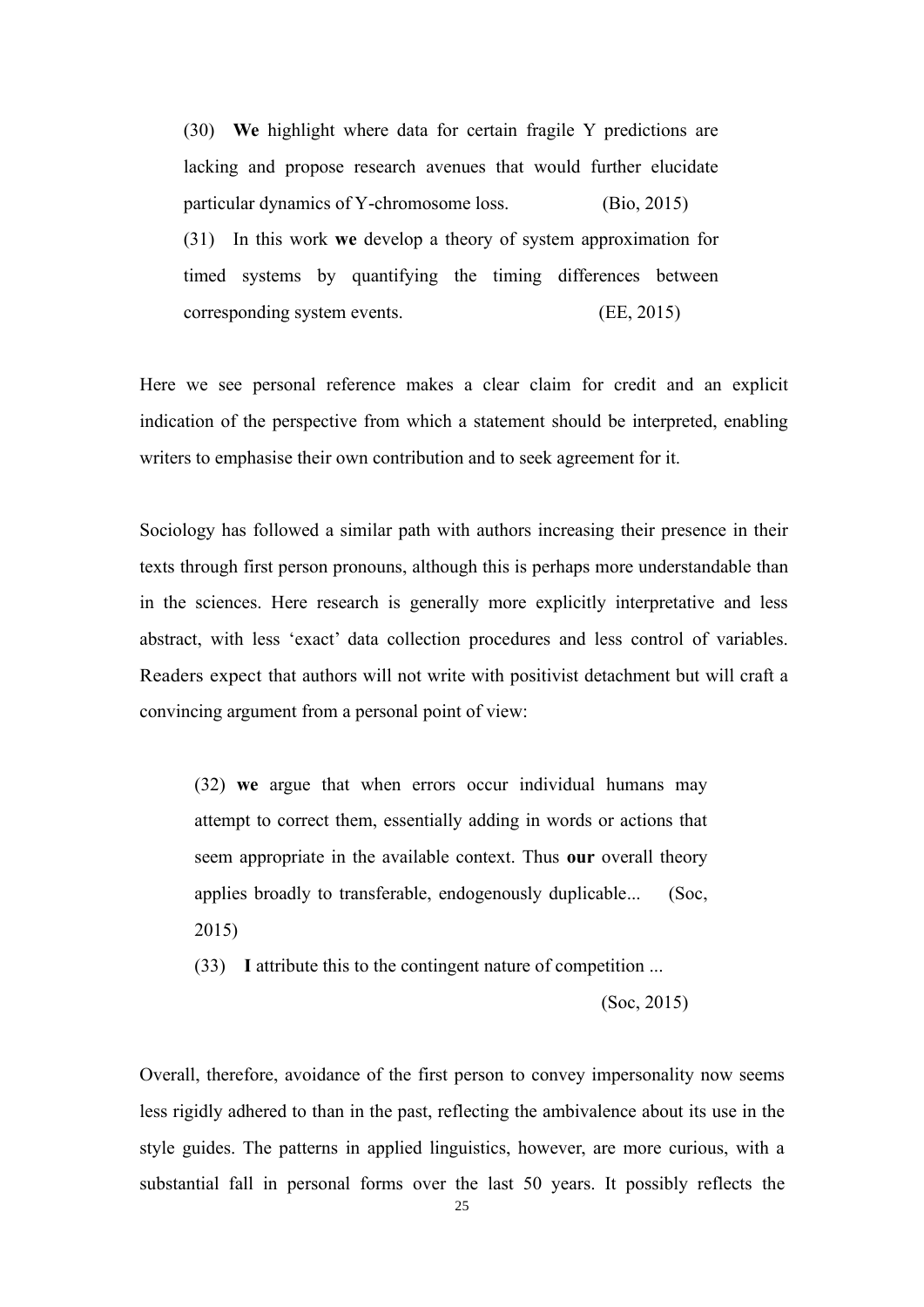growing maturity of the discipline and an increase in empirically-oriented studies, as opposed to more personal accounts of teaching practices in earlier times. The discipline has increasingly taken on the trapping of the social sciences with a corresponding moderation of self-mention and increased reliance on replicability, falsifiability and more rigorous independent support of claims. An alternative explanation may be the influence on the corpus of growing numbers of second language writers, most notably from China and the Middle East, who have been schooled in the virtues of eliminating explicit agency from academic writing (e.g. Hyland, 2015). More likely, perhaps, is that this development simply represents a heightened awareness, and growing self-consciousness, among rhetorically sensitive applied linguists keen to replace an ego-centric voice with a more collectivist one.

These explanations, however, are rather fanciful. Their weakness is emphasised, moreover, by the fact that both applied linguistics and sociology showed an increase in the use of singular first person over the period, with it doubling in the former since 1990 and increasing threefold in the latter. Quite clearly, the ability of authors to position themselves as reflective agents with important ideas to contribute (34) or insights to convey (35) remains very important in these fields:

(34) **I** broaden their observations and argue that highly discretionary programs are themselves a common feature of American governance. **I** furthermore point to how assumptions about the sexual division of labor ordered a federal and locally applied discretionary program. Framed through a feminist-Weberian lens, **I** argue that the American state's locally… (Soc, 2015)

(35) **I** am distinctly aware that **my** approach stems from the SLA periphery. **My** objective in advancing such a perspective, however, is not to discount the earlier SLA work on language anxiety. Rather, **I** seek to extend the borders of future research on language anxiety in SLA ... (AL, 2015)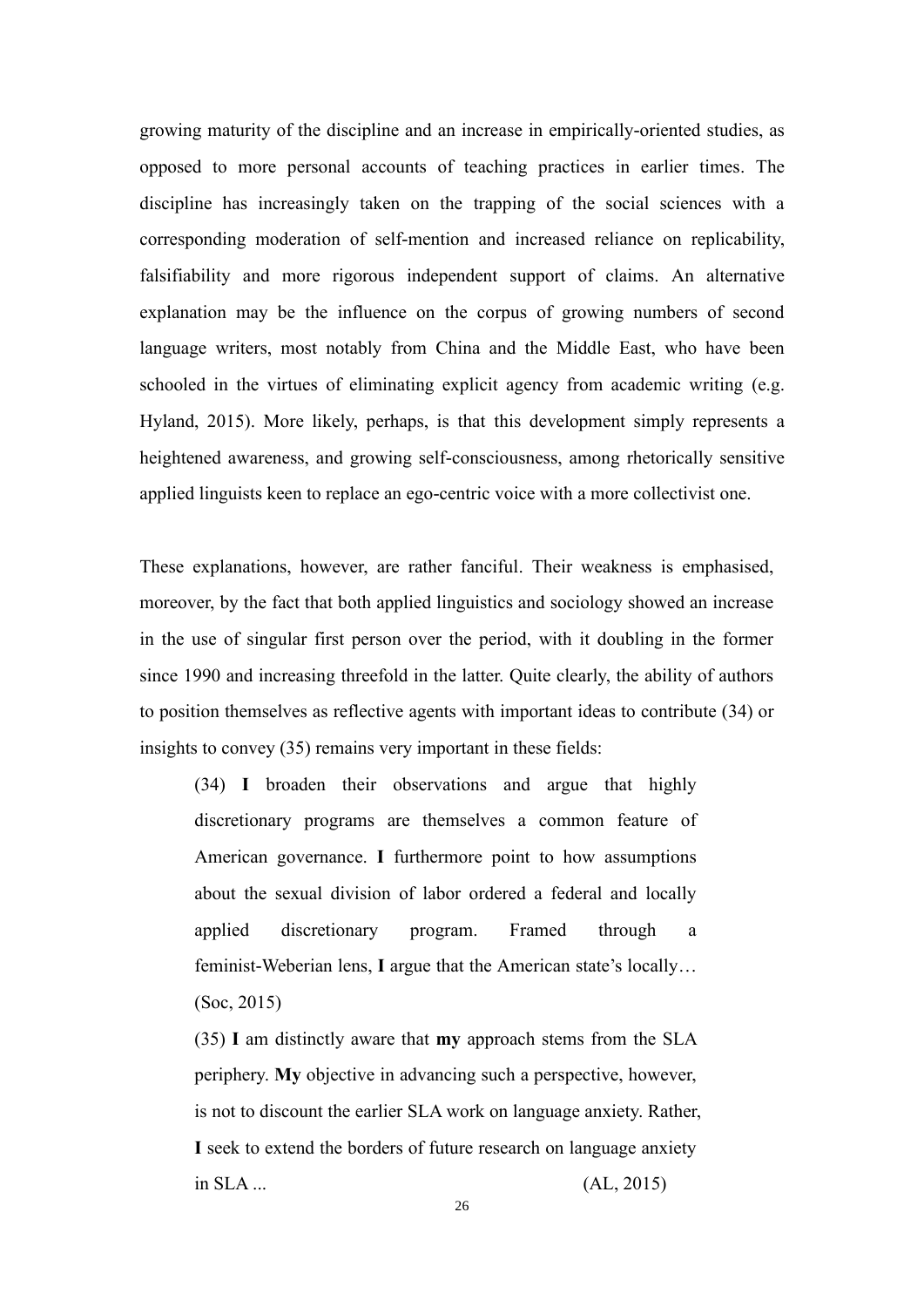While 'I' is increasing in the soft knowledge fields, we can see from Table 7 that *we* dominates the frequencies in all disciplines, comprising 58% of all forms in 2015. This has nearly doubled in electrical engineering and increased by almost four times in biology.

#### **7. Final observations and conclusions**

The globalisation of academia has created a highly competitive and assessmentoriented research culture in which individuals are judged by the length of their publication lists. Publication has come to equal 'productivity' and is used as a crude measure of worth, with institutions conferring posts, promotions, tenure and sometimes bonus payments on those who are successful. So not only has the need to publish never been greater, but this has to be done in an arcane form of English which requires both native and non-native English writers to acquire special literacy skills. With *English for Research and Publication Purposes* courses in their infancy, many writers turn to style guides and publication manuals for advice. What they often find in them are admonishments to observe principles of clarity, brevity and objectivity in their writing, with advice to avoid demonstrative 'this', existential 'there' and first person pronouns. Our detailed examination of these features in a diachronic corpus of research articles suggests that this advice does not accurately reflect current academic writing practices.

We have observed remarkable increases in the use of demonstrative 'this' and first person pronouns in research writing over the past 50 years, although existential 'there' has fallen. The guides seem to have it partly right. While demonstrative 'this' has seen a significant rise, in defiance of style guide admonishments, much of this has been in cases with an attended noun/noun phrase, which reflects the advice provided in the guides to ensure readers can recover the intended referent. The significant drop in the use of existential 'there' largely corresponds to advice given to academic writers, although it remains an important means of introducing topics and strengthening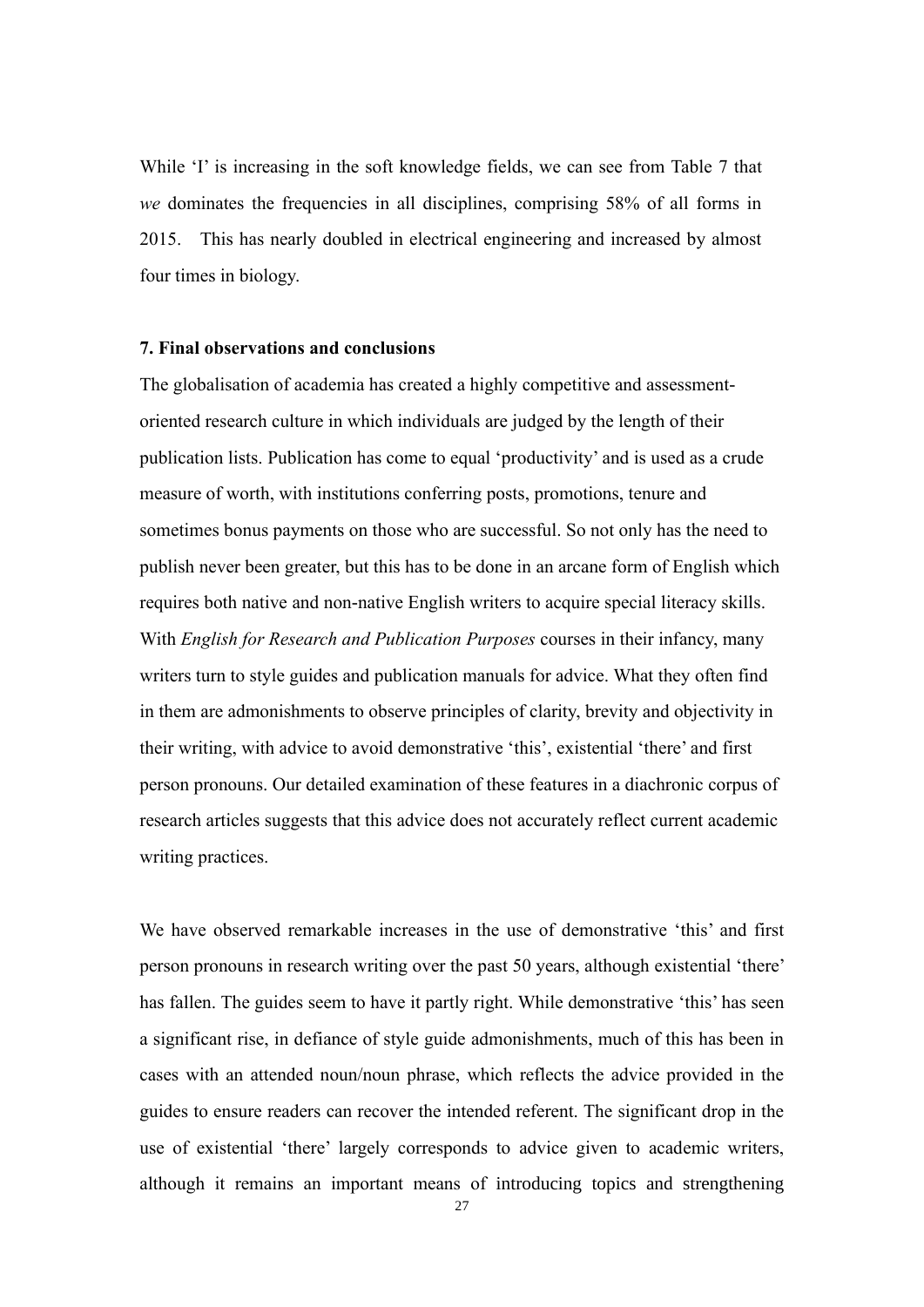textual coherence. It has come increasingly, moreover, to mark enumeration and summarise information, especially in the hard science fields, to ensure readers get the writer's take-home message. Style guides have been less successful in accurately reflecting the use of first person in professional research writing. The sciences in particular are now significantly more likely to express arguments in the active voice using inclusive *we* to claim agency for their decisions and credit for their work.

These authorial practices are a rhetorical response to the dramatic changes in academic life in recent years which demand more publication, greater collaboration and expanded outreach to new audiences. The commercial repositioning of disciplinary knowledge means that research is often read by a more diverse audience who can make practical use of it, and authors have responded by making themselves more accessible and their work more reader friendly.

Our research also has implications for graduate writing classes and the burgeoning field of English for Research and Publication Purposes. At these levels of advanced academic writing, novices need advice based on empirical research of what occurs rather than outdated impressions of conventions. While style guides and publication manuals can be useful, it is more important for students to treat their advice with scepticism and to learn from the rhetorical practices embodied in the pages of the journals in their discipline. Teachers have an important role to play here, guiding students away from tame compliance with discrete stylistic rules and towards an understanding of academic discourse as a coherent means of achieving practical ends. The decisions writers make are not effective because they comply with extant rules, but because they meet readers' expectations of what is familiar, plausible and persuasive. The kind of corpus studies we have reported here can not only assist novice research writers but should inform the work of language teachers. Such an approach encourages us to be critical in our work and to prioritise functions and understand what the writer is trying to do, rather than adhere slavishly to stylistic prescriptions of forms.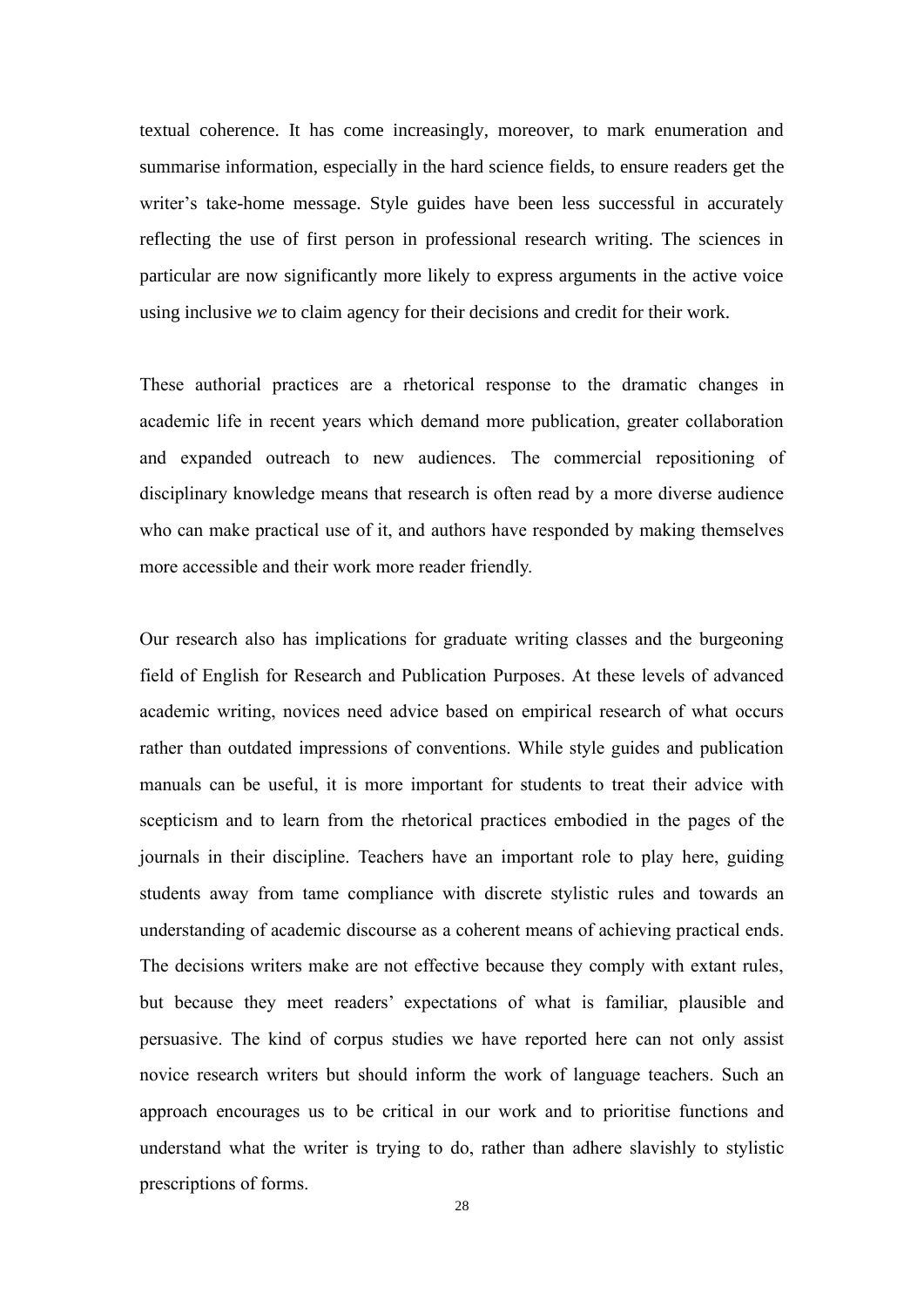#### **References**

- Anthony, L. (2019). AntConc (Version 3.5.8). Tokyo: Waseda University. Retrieved from http://www.antlab.sci.waseda.ac.jp/
- APA*.* (2010). *Publication manual of the American Psychological Association* (6th ed.). Washington: American Psychological Association*.*
- Bailey, S. (2015). *The essentials of academic writing for international students*. London: Routledge.
- Baker, S. W. (2006). *The Longman practical stylist*. New York: Pearson.
- Belmont, W., & Sharkey, M. (2011). *The easy writer: Formal writing for academic purposes* (3rd ed.). Frenchs Forest: Pearson.
- Bennett, K. (2009). English academic style manuals: A survey. *Journal of English for Academic Purposes*, *8*(1), 43–54.
- Biber, D., & Gray, B. (2016). *Grammatical complexity in academic English: Linguistic change in writing*. Cambridge: Cambridge University Press.
- Biber, D., Johansson, S., Leech, G. Conrad, S., & Finegan, E. (1999). *Longman grammar of spoken and written English*. Harlow: Longman.
- Celce-Murcia, M., & Larsen-Freeman, D. (1999). *The Grammar book: An ESL/EFL teacher's course* (2nd ed.). Boston: Heinle & Heinle.
- Chang, Y. Y., & Swales, J. M. (1999). Informal elements in English academic writing: threats or opportunities for advanced non-native speakers. In C. N. Candlin & K. Hyland (Eds.), *Writing: Texts, Processes and Practices* (pp. 145–167). Harlow: Longman.
- Davies, F. (1988). Reading between the lines: thematic choice as a device for presenting writer viewpoint in academic discourse. *The ESPecialist*, *9*(1/2), 173–200.
- Decker, C., & Werner, R. (2016). *Academic research and writing: A concise introduction*. Frankfurt am Main: iCADEMICUS.
- Fairbairn, G., & Winch, C. (2011). *Reading, writing, and reasoning: A guide for students* (3rd ed.). Maidenhead: Open University Press.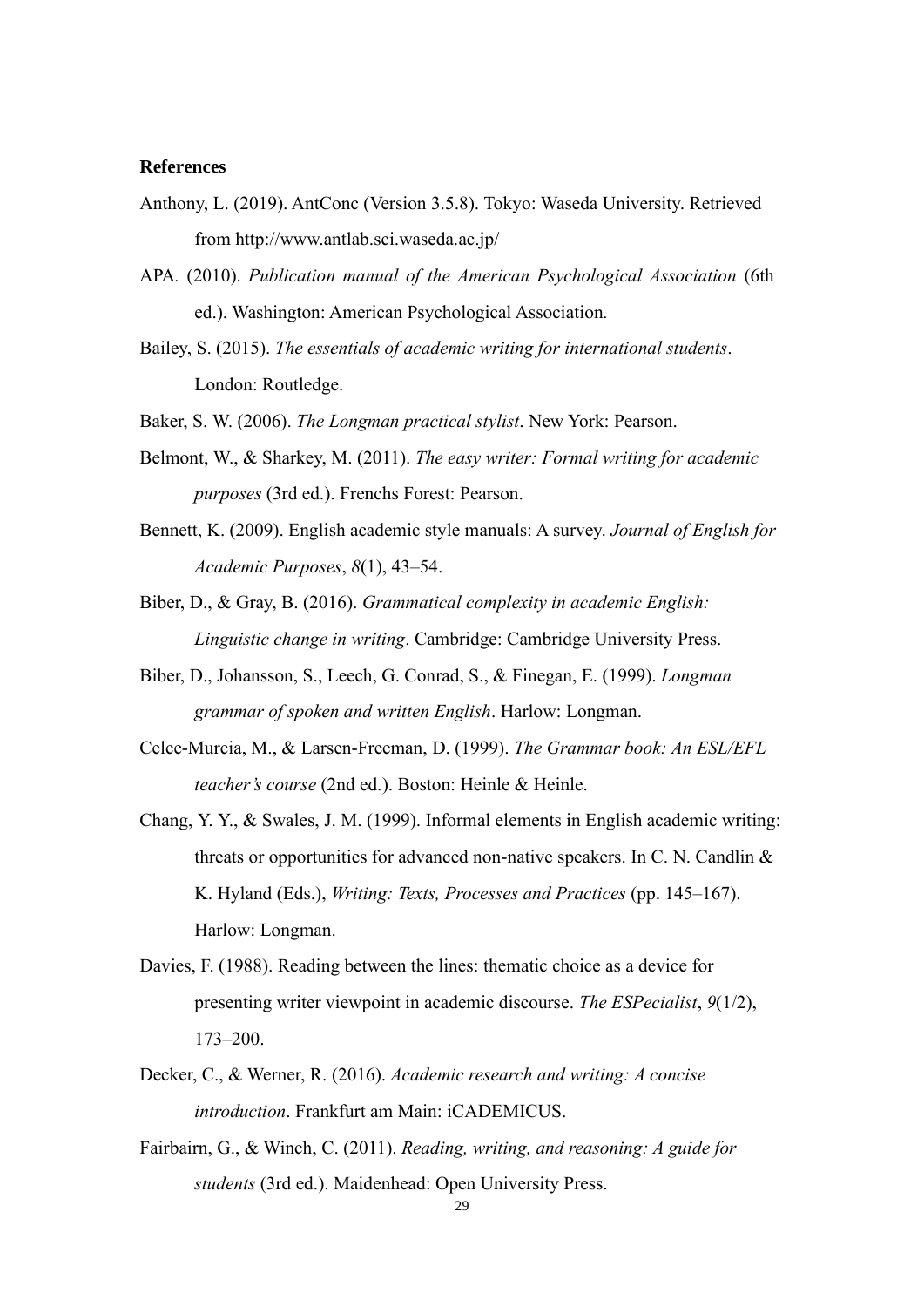- Carciu, & Maria, O. (2009). An intercultural study of first-person plural references in biomedical writing. *Ibérica*, *18*, 71–92.
- Carter-Thomas, S., & Rowley-Jolivet, E. (2001). Syntactic differences in oral and written scientific discourse: the role of information structure. *ASp*. (31-33), 19–37.

Economist, The. (2016). Why Research Papers Have so Many Authors. *The Economist*, https://www.economist.com/science-and-technology/2016/11/24/whyresearchpapers-have-so-many-authors.

- Gastel, B. & Day, R. (2016). *How to write and publish a scientific paper* (8th ed.). Santa Barbara: Greenwood.
- Gilbert, G. N., & Mulkay, M. (1984). *Opening Pandora's box: A sociological analysis of scientists' discourse*. Cambridge: Cambridge University Press.
- Gray, B. (2010). On the use of demonstrative pronouns and determiners as cohesive devices: a focus on sentence-initial *this*/*these* in academic prose. *Journal of English for Academic Purposes*, 9 (3), 167-183.
- Hagge, J. (1997). Disciplinary style manuals as reliable guides to scientific discourse norms. *Technical Communication*, *44*(2), 129–141.
- Hall, D. & Birkerts, S. (2007). *Writing well* (9th ed). New York: Longman.
- Halliday, M. A. K., & Matthiessen, Christian M. I. M. (2014). *Halliday's introduction to functional grammar* (4th ed.). London: Routledge.
- Huckin, T. N. (1993). Stylistic prescriptivism vs. expert practice. *Technostyle*, *11*(2),  $1 - 17$ .
- Huckin, T. N., & Pesante, L. H. (1988). Existential *there*. *Written communication*, *5*(3), 368–391.
- Hyland, K. (2001). Humble servants of the discipline? Self-mention in research articles. *English for Specific Purposes*, *20*(3), 207–226.
- Hyland, K. (2004). *Disciplinary discourses: Social interactions in academic writing*. Ann Arbor: University of Michigan Press.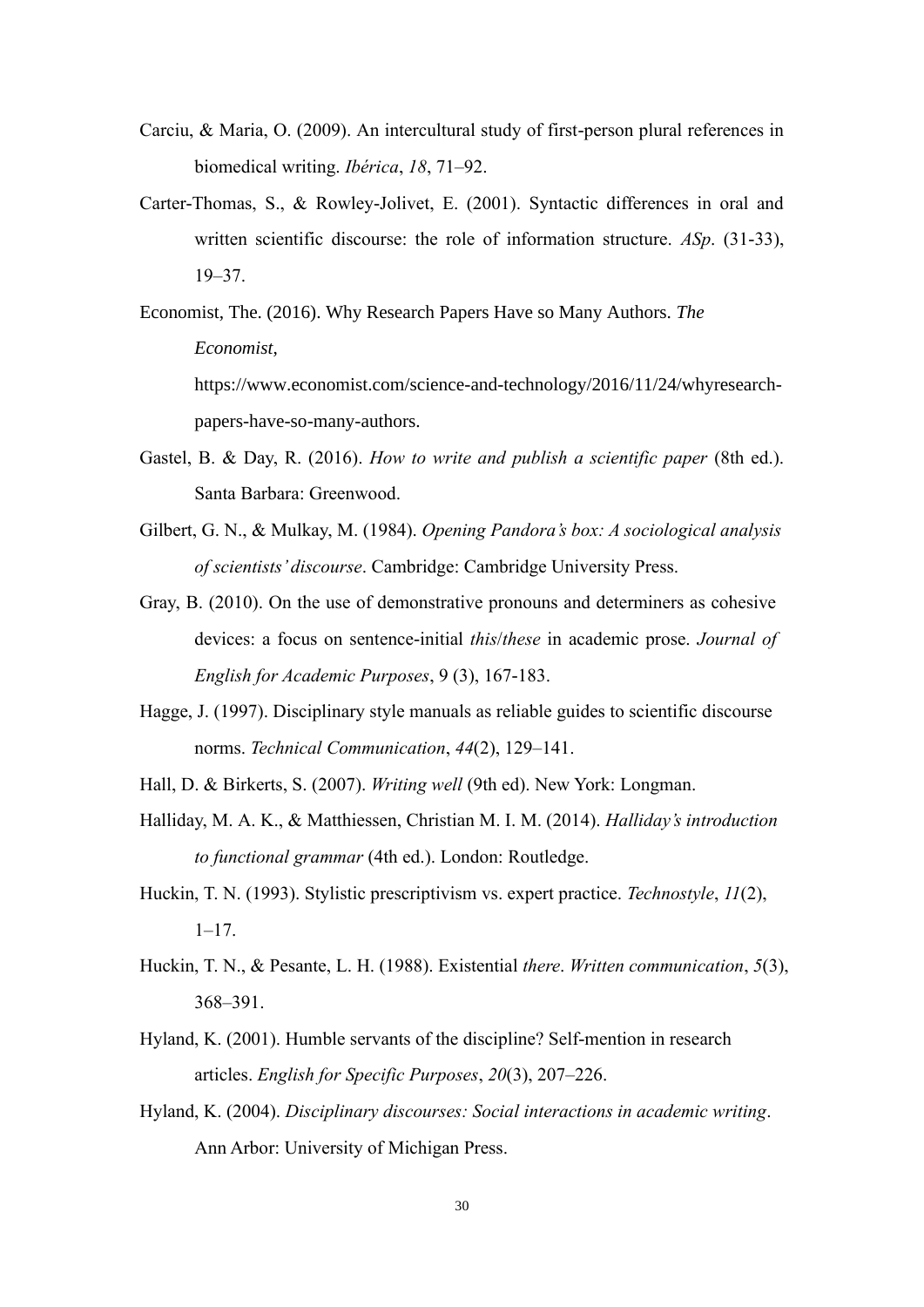- Hyland, K. (2015). *Academic publishing: Issues and challenges in the construction of knowledge*. Oxford: Oxford University Press.
- Hyland, K. (2016). Writing with attitude: conveying a stance in academic texts. In E. Hinkel (Ed.), *Teaching English grammar to speakers of other languages*  (pp. 246–265). London: Routledge.
- Hyland, K. (2019). *Second language writing* (2nd edition). Cambridge: Cambridge University Press.
- Hyland, K., & Jiang, F. K. (2019). *Academic discourse and global publishing: Disciplinary persuasion in changing times*. London: Routledge.
- Jiang, F. K., & Wang, F. (2018). 'This is because … ': authorial practice of (un)attending *this* in academic prose across disciplines. *Australian Journal of Linguistics*, *38*(2), 162–182.
- Johnson, R. Watkinson, A. & Mabe, M. (2018). *The STM report: An overview of scientific and scholarly publishing* (5th ed.)*.* Hague: International Association of Scientific, Technical and Medical Publishers
- Kolln, M., & Gray, L. S. (2013). *Rhetorical grammar: Grammatical choices, rhetorical effects* (7th ed.). Boston: Pearson.
- Kuteeva, M & McGrath, L. (2015). The theoretical research article as a reflection of disciplinary practices: the case of pure mathematics. *Applied Linguistics*, 36, 215-235.
- McMillan, K., & Weyers, J. D. B. (2011). *How to write essays & assignments*. Harlow: Pearson.
- McNown, J. (1996). Guest editorial. *Journal of Hydraulic Engineering, 122*(8), 427.
- Mewburn, I., Firth, K., & Lehmann, S. (2019). *How to fix your academic writing trouble: A practical guide*. Maidenhead: Open University Press.
- Millán, E. L. (2010). "Extending this claim, we propose …": The writer's presence in research articles from different disciplines. *Ibérica*, *20*, 35–56.
- Millar, N., Budgell, B., & Fuller, K. (2013). 'Use the active voice whenever possible': the impact of style guidelines in medical journals. *Applied linguistics*, *34*(4), 393–414.